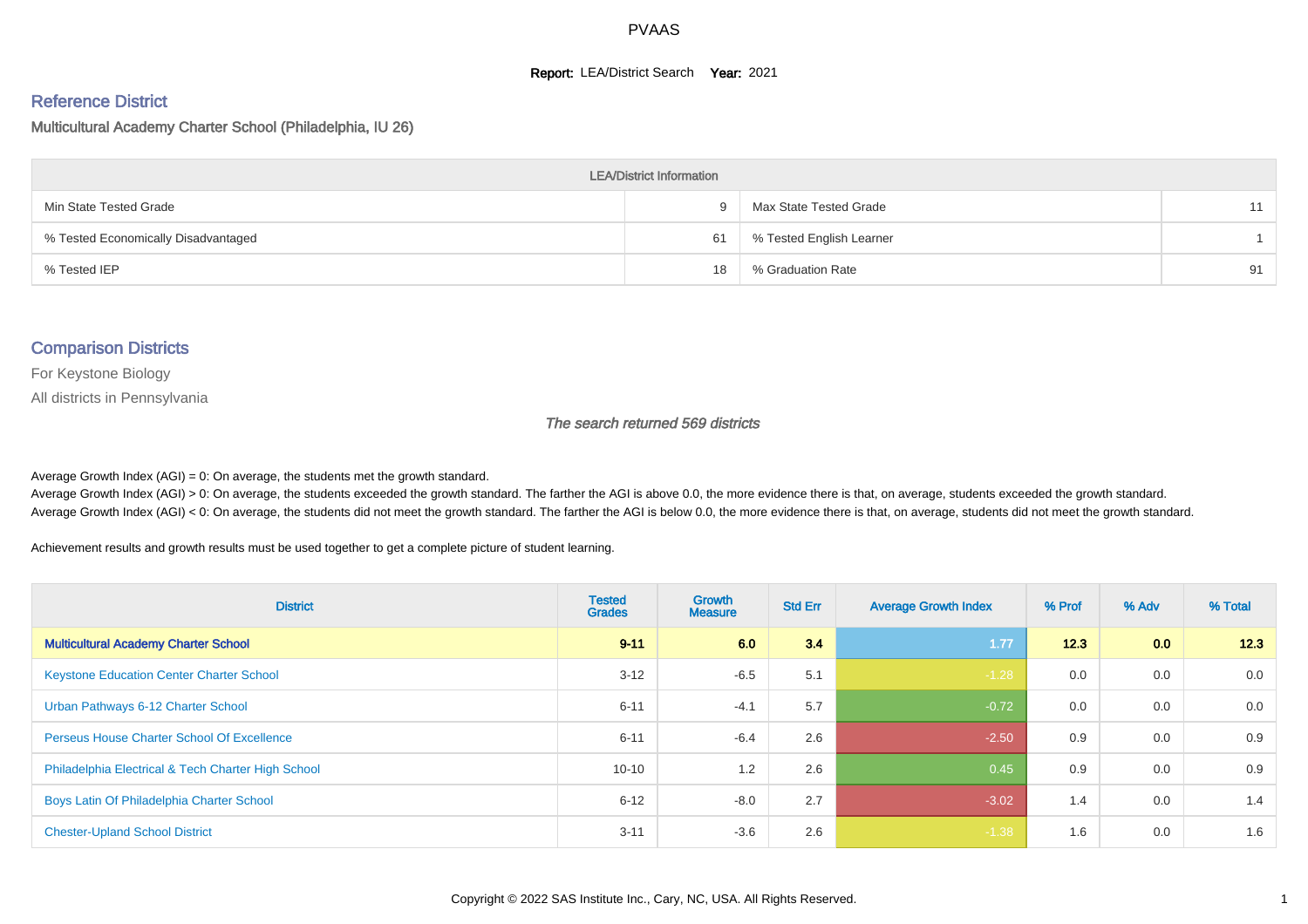| <b>District</b>                                                       | <b>Tested</b><br><b>Grades</b> | <b>Growth</b><br><b>Measure</b> | <b>Std Err</b> | <b>Average Growth Index</b> | % Prof | % Adv   | % Total |
|-----------------------------------------------------------------------|--------------------------------|---------------------------------|----------------|-----------------------------|--------|---------|---------|
| <b>Multicultural Academy Charter School</b>                           | $9 - 11$                       | 6.0                             | 3.4            | 1.77                        | 12.3   | 0.0     | 12.3    |
| <b>Aliquippa School District</b>                                      | $3 - 11$                       | $-20.0$                         | 3.6            | $-5.54$                     | 1.7    | 0.0     | 1.7     |
| <b>Innovative Arts Academy Charter School</b>                         | $6 - 11$                       | $-7.2$                          | 2.5            | $-2.83$                     | 2.0    | 0.0     | 2.0     |
| <b>Chester Charter Scholars Academy Charter School</b>                | $3 - 12$                       | $-6.2$                          | 3.3            | $-1.88$                     | 2.2    | 0.0     | $2.2\,$ |
| La Academia Partnership Charter School                                | $6 - 11$                       | $-15.5$                         | 5.7            | $-2.70$                     | 2.3    | 0.0     | 2.3     |
| People For People Charter School                                      | $3 - 12$                       | 6.4                             | 5.6            | $1.15$                      | 2.4    | 0.0     | 2.4     |
| <b>Sto-Rox School District</b>                                        | $3 - 10$                       | $-7.0$                          | 3.5            | $-1.99$                     | 3.2    | $0.0\,$ | 3.2     |
| <b>Mastery Charter School - Gratz Campus</b>                          | $7 - 10$                       | $-9.5$                          | 4.6            | $-2.09$                     | 0.0    | 3.4     | 3.4     |
| <b>Universal Audenried Charter School</b>                             | $9 - 11$                       | $-3.8$                          | 2.5            | $-1.53$                     | 3.0    | 0.5     | 3.5     |
| <b>Tech Freire Charter School</b>                                     | $9 - 11$                       | 0.7                             | 2.5            | 0.27                        | 3.6    | 0.0     | 3.6     |
| <b>York City School District</b>                                      | $3 - 12$                       | $-17.7$                         | 1.8            | $-10.05$                    | 3.2    | 0.7     | 3.9     |
| <b>Clairton City School District</b>                                  | $3 - 11$                       | $-1.6$                          | 5.0            | $-0.32$                     | 3.8    | 0.5     | 4.4     |
| Aspira Bilingual Cyber Charter School                                 | $3 - 11$                       | 5.1                             | 5.8            | 0.87                        | 4.8    | 0.0     | 4.8     |
| <b>Claysburg-Kimmel School District</b>                               | $3 - 11$                       | $-1.2$                          | 5.2            | $-0.22$                     | 5.0    | 0.0     | 5.0     |
| <b>West Side CTC</b>                                                  | $9 - 10$                       | $-32.0$                         | 3.9            | $-8.16$                     | 5.9    | 0.0     | 5.9     |
| <b>Allentown City School District</b>                                 | $3 - 12$                       | $-16.9$                         | 1.4            | $-12.37$                    | 5.9    | 0.4     | 6.3     |
| Morrisville Borough School District                                   | $3 - 11$                       | $-13.1$                         | 3.7            | $-3.52$                     | 4.9    | 1.6     | 6.6     |
| <b>Belmont Charter School</b>                                         | $3 - 10$                       | 2.2                             | 3.4            | 0.64                        | 5.3    | 1.8     | $7.0\,$ |
| <b>Lawrence County CTC</b>                                            | $10 - 11$                      | $-9.8$                          | 3.7            | $-2.68$                     | 7.3    | 0.0     | 7.3     |
| <b>Propel Charter School-Homestead</b>                                | $3 - 11$                       | $-5.0$                          | 3.9            | $-1.27$                     | 7.3    | 0.0     | $7.3$   |
| <b>Turkeyfoot Valley Area School District</b>                         | $3 - 12$                       | $-15.4$                         | 5.8            | $-2.66$                     | 3.8    | $3.8\,$ | $7.6$   |
| Preparatory Charter School Of Mathematics, Science, Tech, And Careers | $9 - 10$                       | $-5.1$                          | 2.5            | $-2.03$                     | 6.3    | 1.4     | 7.7     |
| <b>Propel Charter School-Montour</b>                                  | $3 - 10$                       | $-3.4$                          | 3.6            | $-0.93$                     | 7.7    | 0.0     | 7.7     |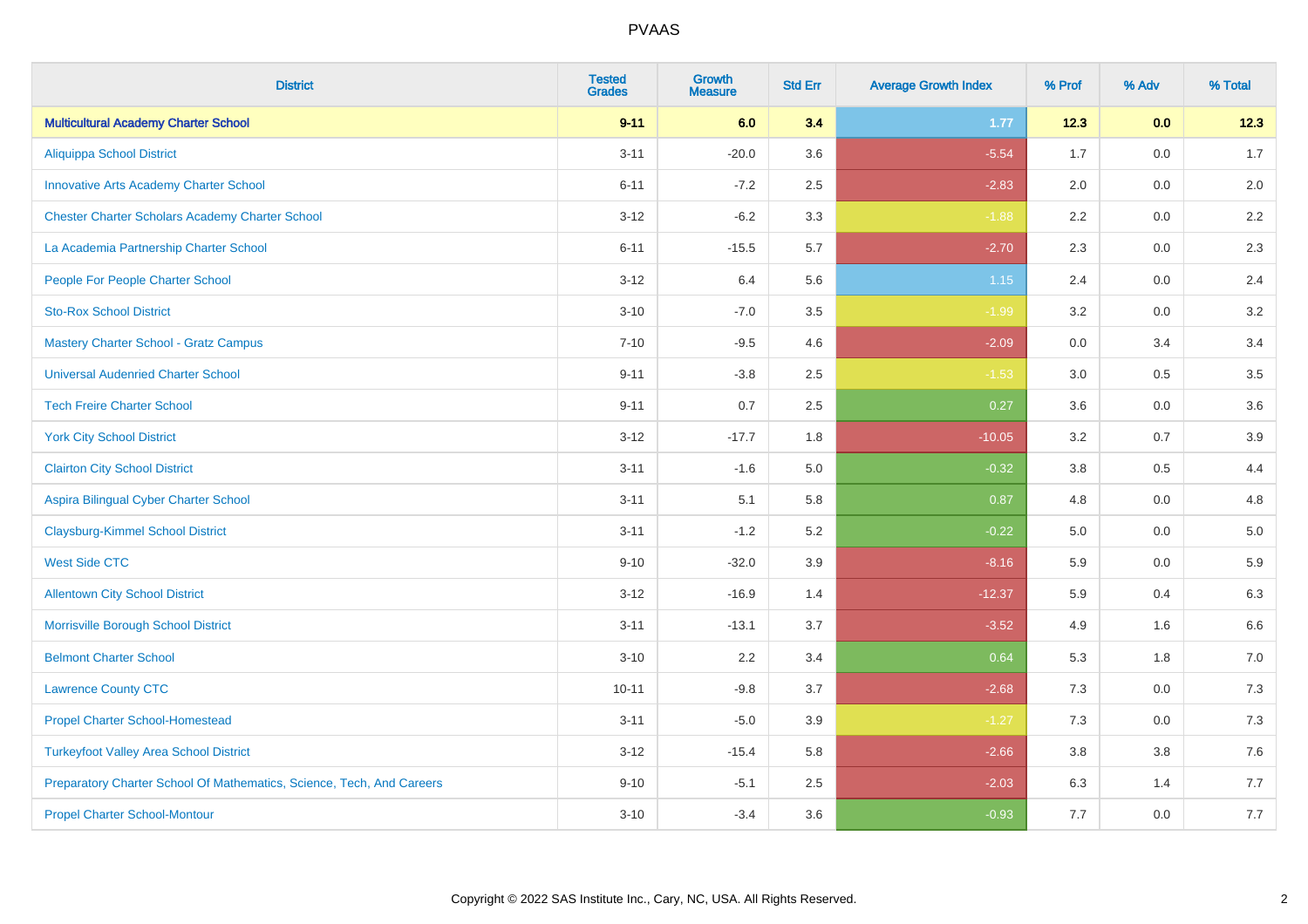| <b>District</b>                                   | <b>Tested</b><br><b>Grades</b> | <b>Growth</b><br><b>Measure</b> | <b>Std Err</b> | <b>Average Growth Index</b> | % Prof  | % Adv   | % Total |
|---------------------------------------------------|--------------------------------|---------------------------------|----------------|-----------------------------|---------|---------|---------|
| <b>Multicultural Academy Charter School</b>       | $9 - 11$                       | 6.0                             | 3.4            | 1.77                        | 12.3    | 0.0     | 12.3    |
| <b>Harrisburg City School District</b>            | $3 - 11$                       | $-0.2$                          | 2.0            | $-0.11$                     | 6.0     | 2.0     | 8.0     |
| Propel Charter School - Braddock Hills            | $3 - 11$                       | $-2.1$                          | 3.3            | $-0.63$                     | 4.8     | 3.2     | 8.1     |
| Lincoln Leadership Academy Charter School         | $3 - 12$                       | $-7.4$                          | 3.7            | $-1.99$                     | 6.4     | 2.1     | 8.5     |
| Dr Robert Ketterer Charter School Inc             | $6 - 12$                       | 7.1                             | 4.3            | 1.66                        | 7.3     | 1.7     | 9.0     |
| <b>Shade-Central City School District</b>         | $3 - 11$                       | $-14.6$                         | 4.0            | $-3.68$                     | 9.6     | 0.0     | 9.6     |
| <b>Executive Education Academy Charter School</b> | $3 - 10$                       | $-14.6$                         | 3.0            | $-4.81$                     | 8.5     | 1.2     | 9.8     |
| <b>Tacony Academy Charter School</b>              | $3 - 11$                       | $-12.9$                         | 3.3            | $-3.90$                     | 8.6     | 1.4     | 10.0    |
| <b>KIPP Dubois Charter School</b>                 | $9 - 10$                       | $-3.0$                          | 3.1            | $-0.95$                     | 10.0    | 0.0     | 10.0    |
| <b>Sugar Valley Rural Charter School</b>          | $3 - 11$                       | $-3.6$                          | 3.7            | $-0.98$                     | 10.3    | 0.0     | 10.3    |
| <b>Woodland Hills School District</b>             | $3 - 12$                       | $-4.2$                          | 2.5            | $-1.66$                     | 10.1    | 1.4     | 11.5    |
| <b>Greater Johnstown School District</b>          | $3 - 11$                       | $-3.5$                          | 2.4            | $-1.45$                     | 10.3    | 1.3     | 11.5    |
| <b>Esperanza Cyber Charter School</b>             | $3 - 11$                       | 7.1                             | 6.1            | 1.15                        | $8.8\,$ | $2.9\,$ | 11.8    |
| New Kensington-Arnold School District             | $3 - 11$                       | $-5.8$                          | 3.2            | $-1.80$                     | 10.8    | 1.2     | 12.0    |
| <b>Big Beaver Falls Area School District</b>      | $3 - 11$                       | $-17.9$                         | 2.8            | $-6.27$                     | 9.4     | 2.8     | 12.2    |
| <b>Multicultural Academy Charter School</b>       | $9 - 11$                       | 6.0                             | 3.4            | 1.77                        | 12.3    | 0.0     | 12.3    |
| <b>Norristown Area School District</b>            | $3 - 12$                       | $-25.4$                         | 1.7            | $-15.35$                    | 10.6    | 1.8     | 12.4    |
| Community Academy Of Philadelphia Charter School  | $3 - 11$                       | 0.1                             | 2.6            | 0.06                        | 9.7     | 2.6     | 12.4    |
| <b>Mastery Charter School - Thomas Campus</b>     | $3 - 10$                       | 7.9                             | 5.7            | 1.39                        | 12.5    | 0.0     | 12.5    |
| <b>Lancaster School District</b>                  | $3 - 12$                       | $-10.0$                         | 1.4            | $-7.22$                     | 9.0     | 3.9     | 12.8    |
| Mastery Charter School - Shoemaker Campus         | $7 - 10$                       | $-2.3$                          | 2.8            | $-0.81$                     | 10.1    | 3.7     | 13.8    |
| <b>Steelton-Highspire School District</b>         | $3 - 11$                       | $-5.3$                          | 3.2            | $-1.65$                     | 13.9    | 0.0     | 13.9    |
| <b>Tussey Mountain School District</b>            | $3 - 12$                       | $-13.0$                         | 3.3            | $-3.93$                     | 11.1    | 3.2     | 14.3    |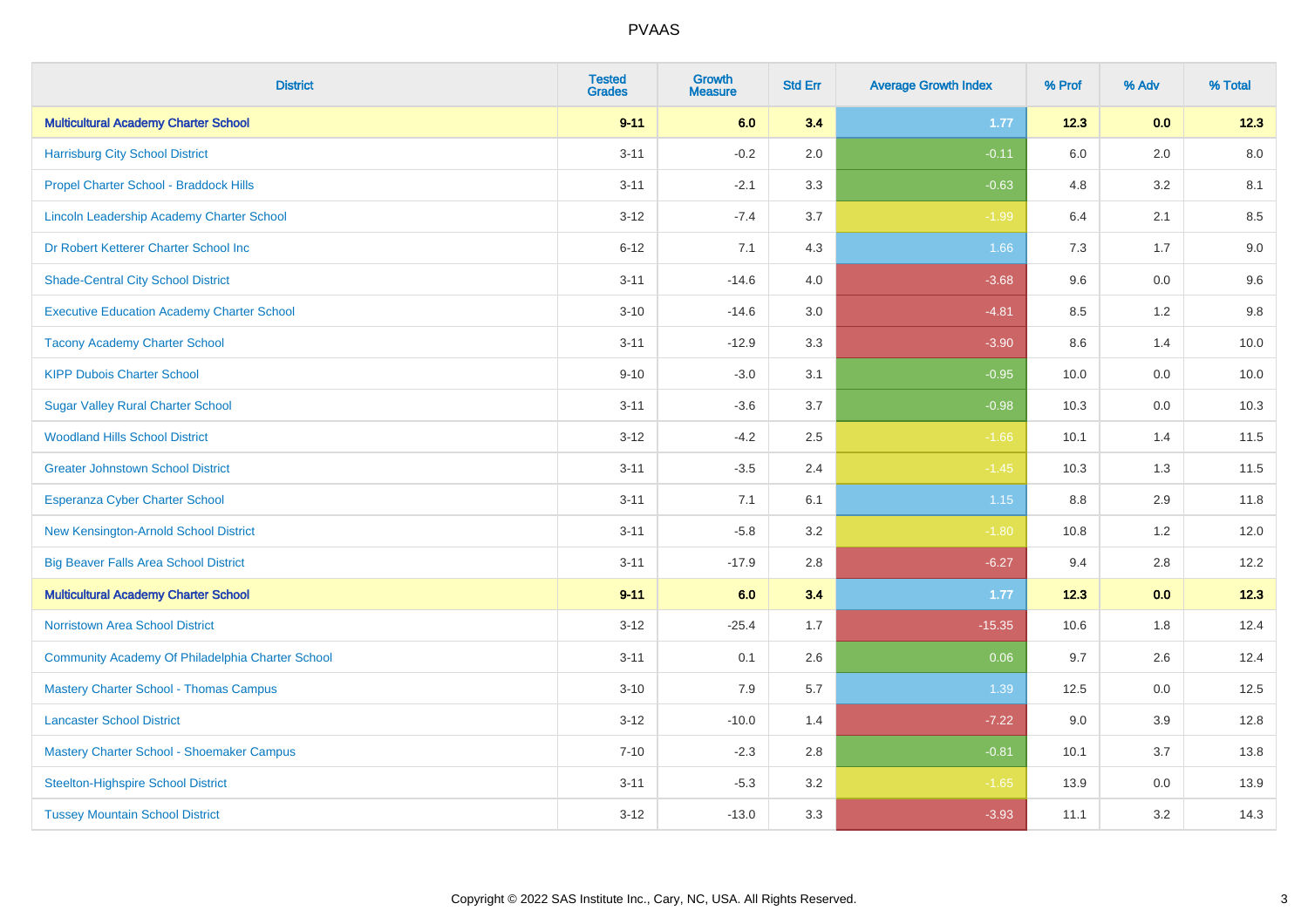| <b>District</b>                             | <b>Tested</b><br><b>Grades</b> | <b>Growth</b><br><b>Measure</b> | <b>Std Err</b> | <b>Average Growth Index</b> | % Prof | % Adv | % Total |
|---------------------------------------------|--------------------------------|---------------------------------|----------------|-----------------------------|--------|-------|---------|
| <b>Multicultural Academy Charter School</b> | $9 - 11$                       | 6.0                             | 3.4            | 1.77                        | 12.3   | 0.0   | 12.3    |
| <b>Shenandoah Valley School District</b>    | $3 - 11$                       | $-4.5$                          | 3.5            | $-1.29$                     | 14.3   | 0.0   | 14.3    |
| <b>Cornell School District</b>              | $3 - 11$                       | $-5.5$                          | 4.6            | $-1.20$                     | 11.3   | 3.2   | 14.5    |
| <b>Washington School District</b>           | $3 - 11$                       | $-15.9$                         | 2.9            | $-5.44$                     | 12.9   | 1.7   | 14.7    |
| <b>Hanover Area School District</b>         | $3 - 11$                       | $-14.7$                         | 4.7            | $-3.13$                     | 12.1   | 3.0   | 15.2    |
| Imhotep Institute Charter High School       | $9 - 11$                       | $-17.6$                         | 5.8            | $-3.03$                     | 15.4   | 0.0   | 15.4    |
| <b>Blacklick Valley School District</b>     | $3 - 11$                       | $-0.9$                          | 3.9            | $-0.23$                     | 7.7    | 7.7   | 15.4    |
| <b>Coatesville Area School District</b>     | $3 - 11$                       | $-9.5$                          | 1.6            | $-5.81$                     | 12.8   | 3.3   | 16.2    |
| <b>Rochester Area School District</b>       | $3 - 11$                       | $-5.7$                          | 3.9            | $-1.45$                     | 14.9   | 2.1   | 17.0    |
| <b>Muhlenberg School District</b>           | $3 - 10$                       | $-17.8$                         | 1.9            | $-9.34$                     | 12.4   | 4.6   | 17.0    |
| <b>City CHS</b>                             | $10 - 11$                      | $-5.6$                          | 2.4            | $-2.34$                     | 15.9   | 1.5   | 17.4    |
| Esperanza Academy Charter School            | $4 - 11$                       | 2.1                             | 2.1            | 1.01                        | 14.2   | 3.6   | 17.8    |
| <b>Wilkes-Barre Area School District</b>    | $3 - 11$                       | $-12.4$                         | 2.4            | $-5.18$                     | 14.2   | 3.7   | 17.9    |
| <b>Sharon City School District</b>          | $3 - 11$                       | $-6.5$                          | 2.3            | $-2.79$                     | 13.1   | 5.0   | 18.1    |
| <b>Bristol Township School District</b>     | $3 - 11$                       | $-7.4$                          | 1.4            | $-5.32$                     | 13.8   | 4.6   | 18.4    |
| <b>Mcguffey School District</b>             | $3 - 11$                       | $-12.1$                         | 3.0            | $-4.06$                     | 12.8   | 5.9   | 18.6    |
| <b>Burgettstown Area School District</b>    | $3 - 11$                       | $-11.2$                         | 3.2            | $-3.46$                     | 16.0   | 2.7   | 18.7    |
| <b>Columbia Borough School District</b>     | $3 - 12$                       | $-1.1$                          | 3.6            | $-0.31$                     | 17.2   | 1.7   | 19.0    |
| <b>Achievement House Charter School</b>     | $7 - 11$                       | $-8.2$                          | 3.6            | $-2.28$                     | 16.7   | 2.8   | 19.4    |
| <b>New Castle Area School District</b>      | $3 - 12$                       | $-13.6$                         | 2.3            | $-5.99$                     | 17.6   | 2.0   | 19.5    |
| <b>Frazier School District</b>              | $3 - 11$                       | $-18.9$                         | 3.4            | $-5.49$                     | 18.3   | 1.4   | 19.7    |
| <b>West Mifflin Area School District</b>    | $3 - 12$                       | $-11.9$                         | 2.5            | $-4.77$                     | 15.9   | 4.0   | 19.9    |
| <b>Erie City School District</b>            | $3 - 12$                       | $-4.5$                          | 1.4            | $-3.09$                     | 13.4   | 6.7   | 20.1    |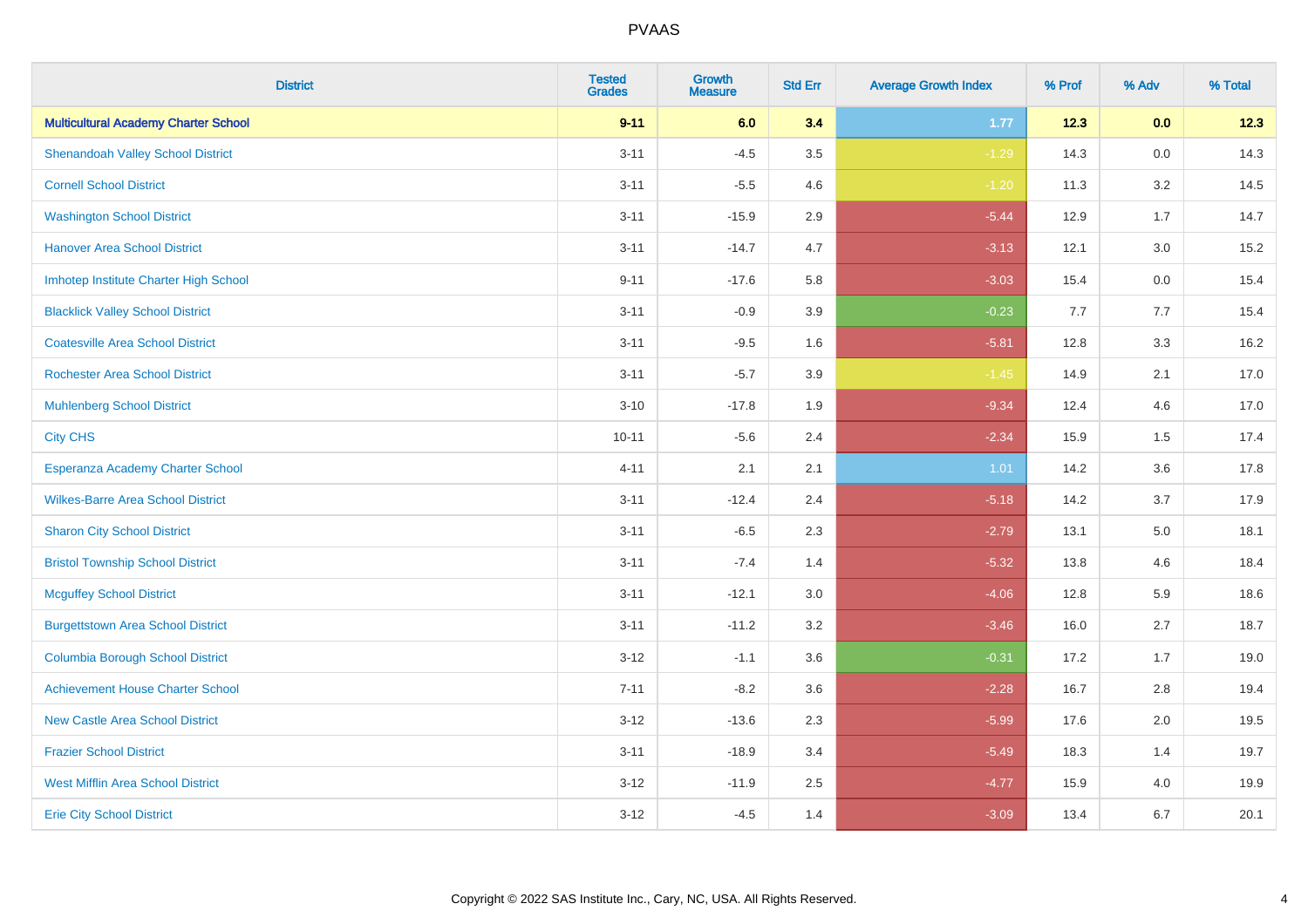| <b>District</b>                                         | <b>Tested</b><br><b>Grades</b> | <b>Growth</b><br><b>Measure</b> | <b>Std Err</b> | <b>Average Growth Index</b> | % Prof | % Adv   | % Total |
|---------------------------------------------------------|--------------------------------|---------------------------------|----------------|-----------------------------|--------|---------|---------|
| <b>Multicultural Academy Charter School</b>             | $9 - 11$                       | 6.0                             | 3.4            | 1.77                        | 12.3   | 0.0     | 12.3    |
| <b>Dunmore School District</b>                          | $3 - 11$                       | $-12.2$                         | 2.7            | $-4.51$                     | 15.0   | 5.3     | 20.4    |
| Jefferson County-Dubois AVTS                            | $9 - 11$                       | $-11.7$                         | 3.1            | $-3.72$                     | 17.6   | 2.8     | 20.4    |
| <b>Mastery Charter School - Pickett Campus</b>          | $6 - 10$                       | 2.7                             | 4.2            | 0.65                        | 20.6   | $0.0\,$ | 20.6    |
| <b>MaST Community Charter School II</b>                 | $3 - 10$                       | 1.4                             | 3.0            | 0.45                        | 16.1   | 4.6     | 20.7    |
| <b>Farrell Area School District</b>                     | $3 - 11$                       | $-1.9$                          | 4.2            | $-0.44$                     | 9.3    | 11.6    | 20.9    |
| <b>William Penn School District</b>                     | $3 - 12$                       | 7.0                             | 1.9            | 3.61                        | 14.0   | 7.2     | 21.3    |
| Hope For Hyndman Charter School                         | $3 - 11$                       | 5.1                             | 5.8            | 0.88                        | 14.3   | 7.1     | 21.4    |
| <b>Lebanon School District</b>                          | $3 - 11$                       | $-1.2$                          | 1.9            | $-0.63$                     | 15.2   | 6.4     | 21.6    |
| <b>Carbon Career &amp; Technical Institute</b>          | $9 - 11$                       | $-9.3$                          | 3.2            | $-2.92$                     | 19.6   | $2.2\,$ | 21.7    |
| <b>Williams Valley School District</b>                  | $3 - 11$                       | 2.6                             | 3.7            | 0.69                        | 17.0   | 5.1     | 22.0    |
| <b>Southeast Delco School District</b>                  | $3 - 10$                       | 3.9                             | 3.5            | $1.12$                      | 18.6   | 3.4     | 22.0    |
| <b>Williamsburg Community School District</b>           | $3 - 11$                       | $-16.9$                         | 4.1            | $-4.14$                     | 22.4   | $0.0\,$ | 22.4    |
| <b>Antietam School District</b>                         | $3 - 10$                       | $-9.5$                          | 3.7            | $-2.57$                     | 20.9   | 1.5     | 22.4    |
| <b>Pittsburgh School District</b>                       | $3 - 11$                       | $-13.0$                         | 1.1            | $-12.25$                    | 16.1   | 6.5     | 22.6    |
| <b>Mount Carmel Area School District</b>                | $3 - 11$                       | $-7.9$                          | 2.3            | $-3.38$                     | 18.2   | 4.4     | 22.6    |
| <b>Columbia-Montour AVTS</b>                            | $9 - 10$                       | $-7.1$                          | 2.8            | $-2.52$                     | 19.5   | 3.2     | 22.7    |
| <b>Reading School District</b>                          | $3 - 11$                       | 4.3                             | 1.2            | 3.71                        | 16.8   | 6.0     | 22.8    |
| Philadelphia City School District                       | $3 - 12$                       | $-7.8$                          | 0.6            | $-13.43$                    | 16.4   | 6.5     | 22.9    |
| <b>Fannett-Metal School District</b>                    | $3 - 11$                       | $-22.3$                         | 4.8            | $-4.65$                     | 16.4   | 6.6     | 23.0    |
| <b>Redbank Valley School District</b>                   | $3 - 11$                       | $-7.5$                          | 3.1            | $-2.41$                     | 12.4   | 10.6    | 23.1    |
| Center For Student Learning Charter School At Pennsbury | $6 - 12$                       | $-3.3$                          | 6.0            | $-0.55$                     | 23.1   | 0.0     | 23.1    |
| <b>Greater Nanticoke Area School District</b>           | $3 - 12$                       | $-6.8$                          | 2.6            | $-2.58$                     | 15.2   | 8.9     | 24.1    |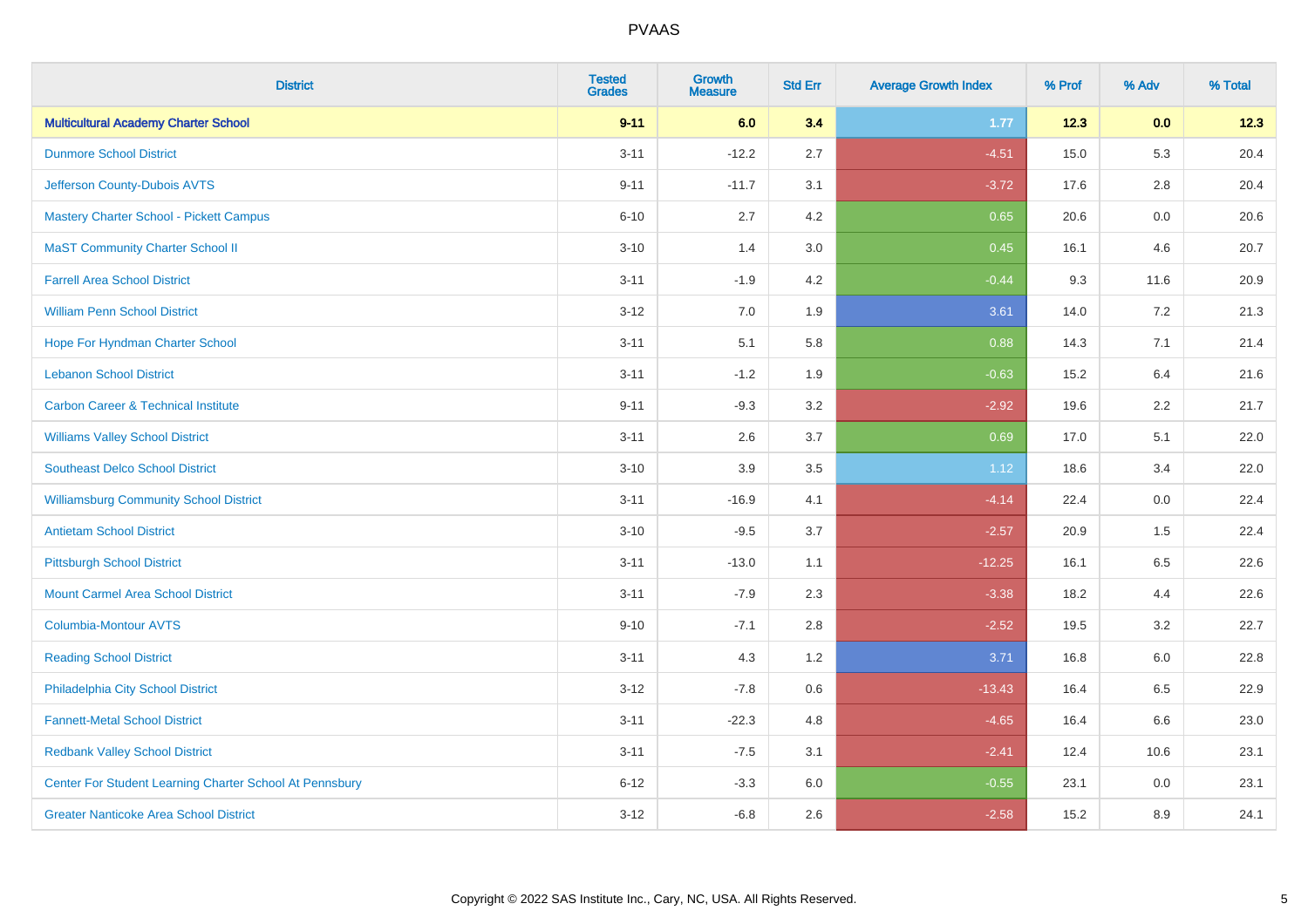| <b>District</b>                                   | <b>Tested</b><br><b>Grades</b> | <b>Growth</b><br><b>Measure</b> | <b>Std Err</b> | <b>Average Growth Index</b> | % Prof | % Adv   | % Total |
|---------------------------------------------------|--------------------------------|---------------------------------|----------------|-----------------------------|--------|---------|---------|
| <b>Multicultural Academy Charter School</b>       | $9 - 11$                       | 6.0                             | 3.4            | 1.77                        | 12.3   | 0.0     | 12.3    |
| <b>Tidioute Community Charter School</b>          | $3 - 11$                       | $0.8\,$                         | 4.4            | 0.19                        | 18.1   | 6.9     | 25.0    |
| Maritime Academy Charter School                   | $3 - 10$                       | 13.2                            | 3.1            | 4.29                        | 24.0   | 1.3     | 25.3    |
| <b>Mckeesport Area School District</b>            | $3 - 12$                       | 4.6                             | 2.2            | 2.14                        | 21.1   | 4.4     | 25.5    |
| Philadelphia Academy Charter School               | $3 - 11$                       | $-14.7$                         | 2.7            | $-5.42$                     | 21.6   | 3.9     | 25.5    |
| <b>York Academy Regional Charter School</b>       | $3 - 11$                       | $-2.3$                          | 4.4            | $-0.52$                     | 23.5   | 2.0     | 25.5    |
| Jim Thorpe Area School District                   | $3 - 11$                       | $-10.9$                         | 2.4            | $-4.48$                     | 19.5   | 6.0     | 25.5    |
| Northern Lebanon School District                  | $3 - 11$                       | $-0.7$                          | 2.3            | $-0.29$                     | 18.8   | 6.8     | 25.6    |
| <b>Mount Union Area School District</b>           | $3 - 10$                       | $-2.5$                          | 2.8            | $-0.89$                     | 19.8   | 5.8     | 25.6    |
| <b>Penn Hills School District</b>                 | $3 - 11$                       | 0.0                             | 2.4            | 0.02                        | 18.4   | 7.1     | 25.6    |
| <b>Pottstown School District</b>                  | $3 - 12$                       | 2.0                             | 2.2            | 0.88                        | 19.4   | 6.2     | 25.6    |
| Mastery Charter School - Hardy Williams           | $3 - 11$                       | 6.6                             | 3.0            | 2.21                        | 24.7   | 1.2     | 25.9    |
| Pennsylvania Distance Learning Charter School     | $3 - 12$                       | $6.8\,$                         | 3.4            | 1.99                        | 19.8   | $6.2\,$ | 25.9    |
| Meyersdale Area School District                   | $3 - 11$                       | $-16.1$                         | 3.3            | $-4.94$                     | 20.3   | 5.8     | 26.1    |
| South Allegheny School District                   | $3 - 11$                       | $-0.9$                          | 3.1            | $-0.30$                     | 23.8   | 2.5     | 26.2    |
| <b>Mastery Charter High School-Lenfest Campus</b> | $7 - 11$                       | $-1.8$                          | 5.8            | $-0.30$                     | 26.3   | $0.0\,$ | 26.3    |
| <b>New Foundations Charter School</b>             | $3 - 11$                       | 0.6                             | 2.2            | 0.29                        | 22.4   | 4.0     | 26.4    |
| <b>York Co School Of Technology</b>               | $9 - 12$                       | $-10.9$                         | 1.6            | $-6.79$                     | 22.6   | 4.0     | 26.6    |
| <b>Central Cambria School District</b>            | $3 - 11$                       | $-12.7$                         | 2.3            | $-5.61$                     | 19.4   | 7.4     | 26.9    |
| <b>Roberto Clemente Charter School</b>            | $3 - 12$                       | $-3.3$                          | 4.1            | $-0.79$                     | 22.7   | 4.6     | 27.3    |
| <b>Carmichaels Area School District</b>           | $3 - 10$                       | $-7.0$                          | 3.1            | $-2.30$                     | 17.8   | 9.6     | 27.4    |
| <b>Moniteau School District</b>                   | $3 - 11$                       | $-11.8$                         | 2.9            | $-4.07$                     | 22.6   | 5.0     | 27.6    |
| <b>Scranton School District</b>                   | $3 - 12$                       | $-10.1$                         | 2.5            | $-4.04$                     | 20.0   | 7.7     | 27.7    |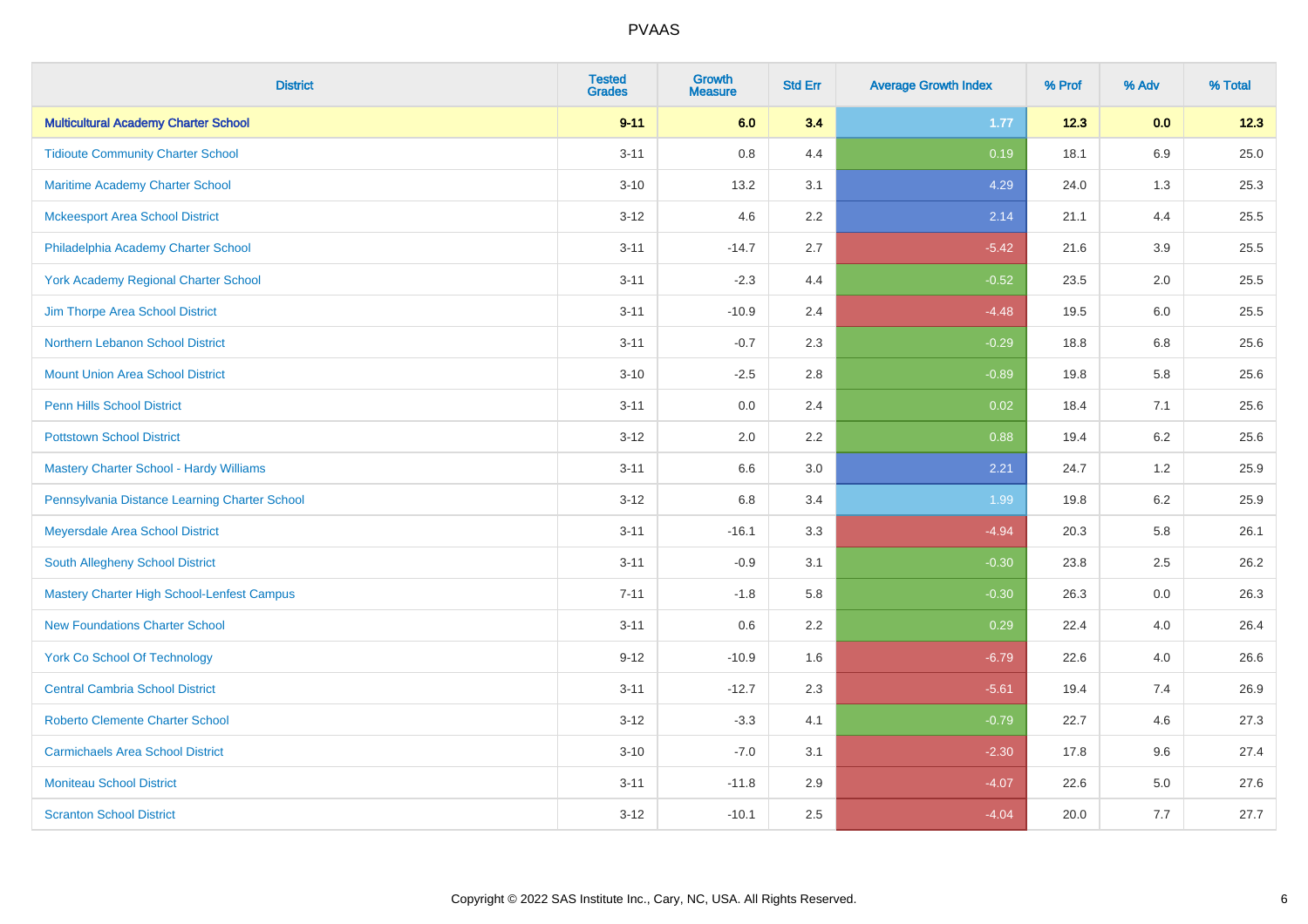| <b>District</b>                                   | <b>Tested</b><br><b>Grades</b> | <b>Growth</b><br><b>Measure</b> | <b>Std Err</b> | <b>Average Growth Index</b> | % Prof | % Adv   | % Total |
|---------------------------------------------------|--------------------------------|---------------------------------|----------------|-----------------------------|--------|---------|---------|
| <b>Multicultural Academy Charter School</b>       | $9 - 11$                       | 6.0                             | 3.4            | 1.77                        | 12.3   | 0.0     | 12.3    |
| Lehigh Valley Academy Regional Charter School     | $3 - 11$                       | $-5.9$                          | 3.0            | $-1.98$                     | 20.0   | 7.7     | 27.7    |
| <b>Northern Cambria School District</b>           | $3 - 11$                       | $-0.3$                          | 3.4            | $-0.09$                     | 26.5   | 1.2     | 27.7    |
| <b>Central Fulton School District</b>             | $3 - 11$                       | $-13.3$                         | 3.2            | $-4.20$                     | 18.1   | 9.7     | 27.8    |
| <b>Penns Manor Area School District</b>           | $3 - 12$                       | $-1.9$                          | 3.5            | $-0.55$                     | 24.2   | 3.8     | 28.0    |
| <b>Blairsville-Saltsburg School District</b>      | $3 - 11$                       | $-7.5$                          | 2.8            | $-2.67$                     | 20.1   | 8.2     | 28.3    |
| <b>Union School District</b>                      | $3 - 12$                       | 2.5                             | 3.7            | 0.69                        | 17.9   | 10.4    | 28.4    |
| <b>East Allegheny School District</b>             | $3 - 11$                       | $-6.4$                          | 3.0            | $-2.11$                     | 21.0   | 7.4     | 28.4    |
| <b>Susq-Cyber Charter School</b>                  | $9 - 11$                       | $-3.2$                          | 5.8            | $-0.54$                     | 23.8   | 4.8     | 28.6    |
| <b>Williamsport Area School District</b>          | $3 - 11$                       | $-11.7$                         | 1.4            | $-8.29$                     | 18.2   | 10.5    | 28.7    |
| <b>Conemaugh Valley School District</b>           | $3 - 12$                       | $-6.3$                          | 4.1            | $-1.54$                     | 23.7   | 5.1     | 28.8    |
| Ambridge Area School District                     | $3 - 12$                       | $-19.4$                         | 2.5            | $-7.64$                     | 23.2   | 5.6     | 28.9    |
| <b>Hanover Public School District</b>             | $3 - 11$                       | $-12.4$                         | 2.7            | $-4.50$                     | 22.7   | $6.2\,$ | 28.9    |
| Pennsylvania Cyber Charter School                 | $3 - 11$                       | 0.6                             | 1.5            | 0.37                        | 20.8   | 8.1     | 28.9    |
| <b>Ferndale Area School District</b>              | $3 - 10$                       | $-1.1$                          | 4.1            | $-0.27$                     | 21.0   | 7.9     | 29.0    |
| <b>Westinghouse Arts Academy Charter School</b>   | $9 - 10$                       | $-6.0$                          | 3.3            | $-1.81$                     | 20.2   | $8.9\,$ | 29.1    |
| <b>Connellsville Area School District</b>         | $3 - 11$                       | $-5.3$                          | 2.0            | $-2.67$                     | 24.2   | 5.0     | 29.1    |
| <b>Environmental Charter School At Frick Park</b> | $3-9$                          | $-6.2$                          | 3.7            | $-1.67$                     | 25.9   | 3.4     | 29.3    |
| <b>Shamokin Area School District</b>              | $3 - 11$                       | $-2.6$                          | 2.5            | $-1.06$                     | 19.6   | $9.8\,$ | 29.3    |
| <b>Dauphin County Technical School</b>            | $9 - 11$                       | $-3.9$                          | 2.3            | $-1.67$                     | 18.3   | 11.1    | 29.3    |
| <b>Hazleton Area School District</b>              | $3 - 11$                       | 6.0                             | 1.6            | 3.85                        | 20.5   | 9.0     | 29.5    |
| <b>Pottsville Area School District</b>            | $3 - 12$                       | $-4.9$                          | 2.1            | $-2.36$                     | 21.8   | 7.9     | 29.6    |
| <b>Mahanoy Area School District</b>               | $3 - 10$                       | $-3.4$                          | 3.1            | $-1.07$                     | 21.4   | 8.6     | 30.0    |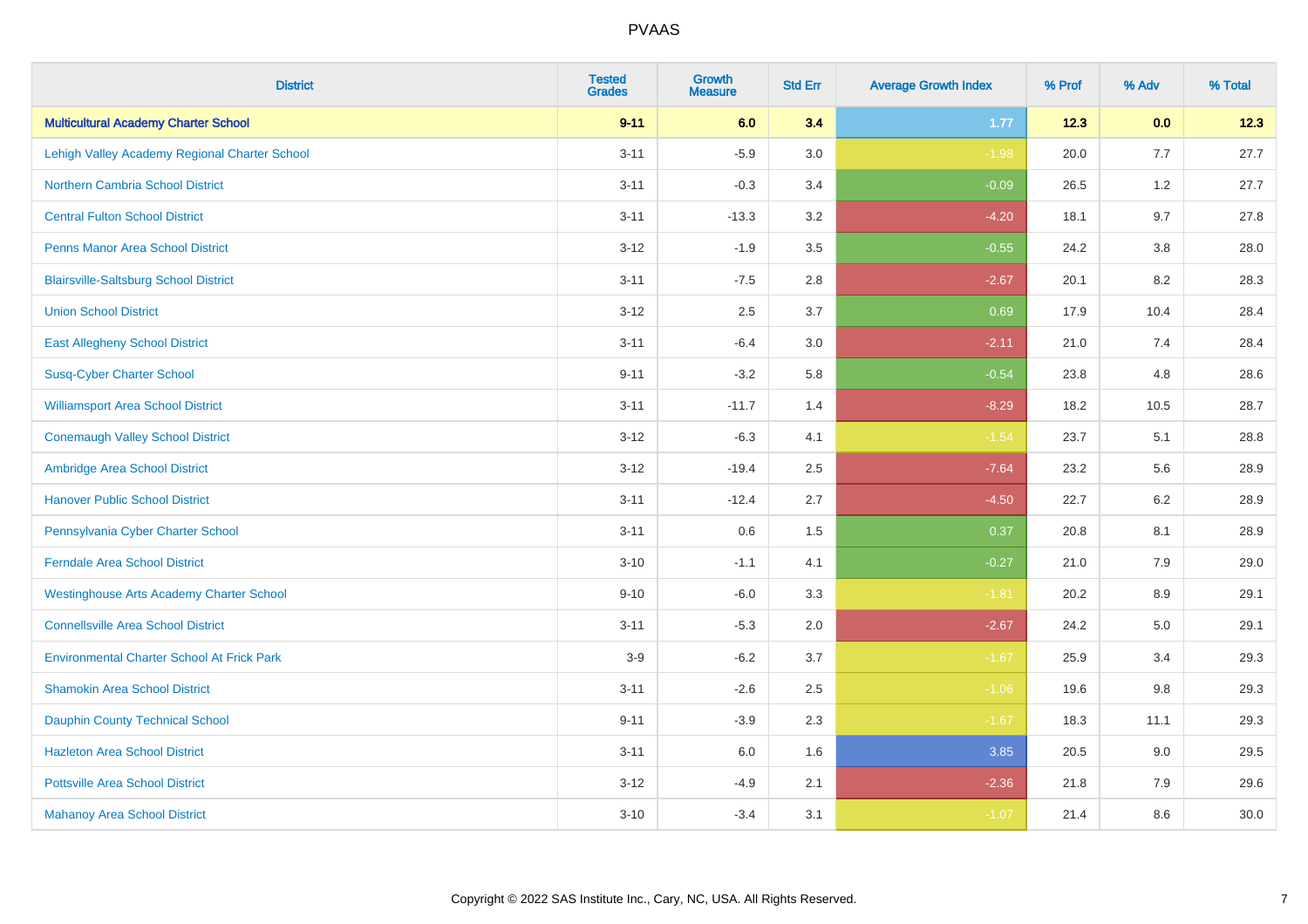| <b>District</b>                             | <b>Tested</b><br><b>Grades</b> | <b>Growth</b><br><b>Measure</b> | <b>Std Err</b> | <b>Average Growth Index</b> | % Prof | % Adv | % Total |
|---------------------------------------------|--------------------------------|---------------------------------|----------------|-----------------------------|--------|-------|---------|
| <b>Multicultural Academy Charter School</b> | $9 - 11$                       | 6.0                             | 3.4            | 1.77                        | 12.3   | 0.0   | 12.3    |
| Insight PA Cyber Charter School             | $3 - 11$                       | $-9.4$                          | 5.8            | $-1.62$                     | 25.6   | 4.6   | 30.2    |
| <b>Carbondale Area School District</b>      | $3 - 10$                       | $-2.8$                          | 3.2            | $-0.87$                     | 27.5   | 2.9   | 30.4    |
| <b>Brownsville Area School District</b>     | $3 - 12$                       | 3.9                             | 3.8            | 1.04                        | 22.0   | 8.5   | 30.5    |
| <b>Trinity Area School District</b>         | $3 - 11$                       | $-8.7$                          | 1.8            | $-4.87$                     | 20.9   | 9.8   | 30.8    |
| <b>East Lycoming School District</b>        | $3 - 11$                       | $-10.9$                         | 2.1            | $-5.08$                     | 22.5   | 8.2   | 30.8    |
| Jeannette City School District              | $3 - 11$                       | $-0.7$                          | 3.4            | $-0.20$                     | 26.8   | 4.1   | 30.9    |
| <b>Bristol Borough School District</b>      | $3 - 12$                       | $-5.9$                          | 2.9            | $-2.00$                     | 27.8   | 3.3   | 31.1    |
| Lackawanna Trail School District            | $3 - 10$                       | $-11.0$                         | 3.3            | $-3.35$                     | 13.1   | 18.0  | 31.2    |
| <b>Freedom Area School District</b>         | $3 - 11$                       | $-6.3$                          | 3.1            | $-2.04$                     | 22.9   | 8.4   | 31.3    |
| <b>Wyoming Valley West School District</b>  | $3 - 11$                       | $-5.5$                          | 2.3            | $-2.38$                     | 22.2   | 9.2   | 31.4    |
| <b>Monessen City School District</b>        | $3 - 10$                       | $-3.9$                          | 5.6            | $-0.69$                     | 21.0   | 10.5  | 31.6    |
| <b>Bethlehem Area School District</b>       | $3 - 11$                       | $-4.5$                          | 1.1            | $-3.91$                     | 20.4   | 11.3  | 31.7    |
| North Schuylkill School District            | $3 - 11$                       | $-4.7$                          | 2.2            | $-2.16$                     | 20.2   | 11.7  | 31.9    |
| Susquehanna Township School District        | $3 - 12$                       | 3.9                             | 2.7            | 1.45                        | 19.0   | 13.1  | 32.0    |
| <b>Juniata Valley School District</b>       | $3 - 11$                       | 1.6                             | 3.2            | 0.51                        | 23.1   | 9.4   | 32.5    |
| <b>Cheltenham School District</b>           | $3 - 11$                       | $-17.6$                         | 2.0            | $-8.74$                     | 24.4   | 8.3   | 32.6    |
| <b>Wattsburg Area School District</b>       | $3 - 11$                       | 1.0                             | 2.7            | 0.36                        | 20.4   | 12.4  | 32.7    |
| <b>West York Area School District</b>       | $3 - 12$                       | $-9.8$                          | 2.7            | $-3.57$                     | 21.9   | 10.9  | 32.8    |
| <b>Corry Area School District</b>           | $3 - 11$                       | $-6.8$                          | 2.3            | $-3.01$                     | 24.0   | 8.8   | 32.8    |
| <b>Chartiers-Houston School District</b>    | $3 - 10$                       | $-16.5$                         | 3.5            | $-4.79$                     | 26.3   | 6.6   | 32.9    |
| <b>Carlynton School District</b>            | $3 - 11$                       | $-2.0$                          | 3.2            | $-0.62$                     | 27.9   | 5.2   | 33.1    |
| <b>Forbes Road School District</b>          | $3 - 11$                       | $-11.5$                         | 4.7            | $-2.43$                     | 23.1   | 10.3  | 33.3    |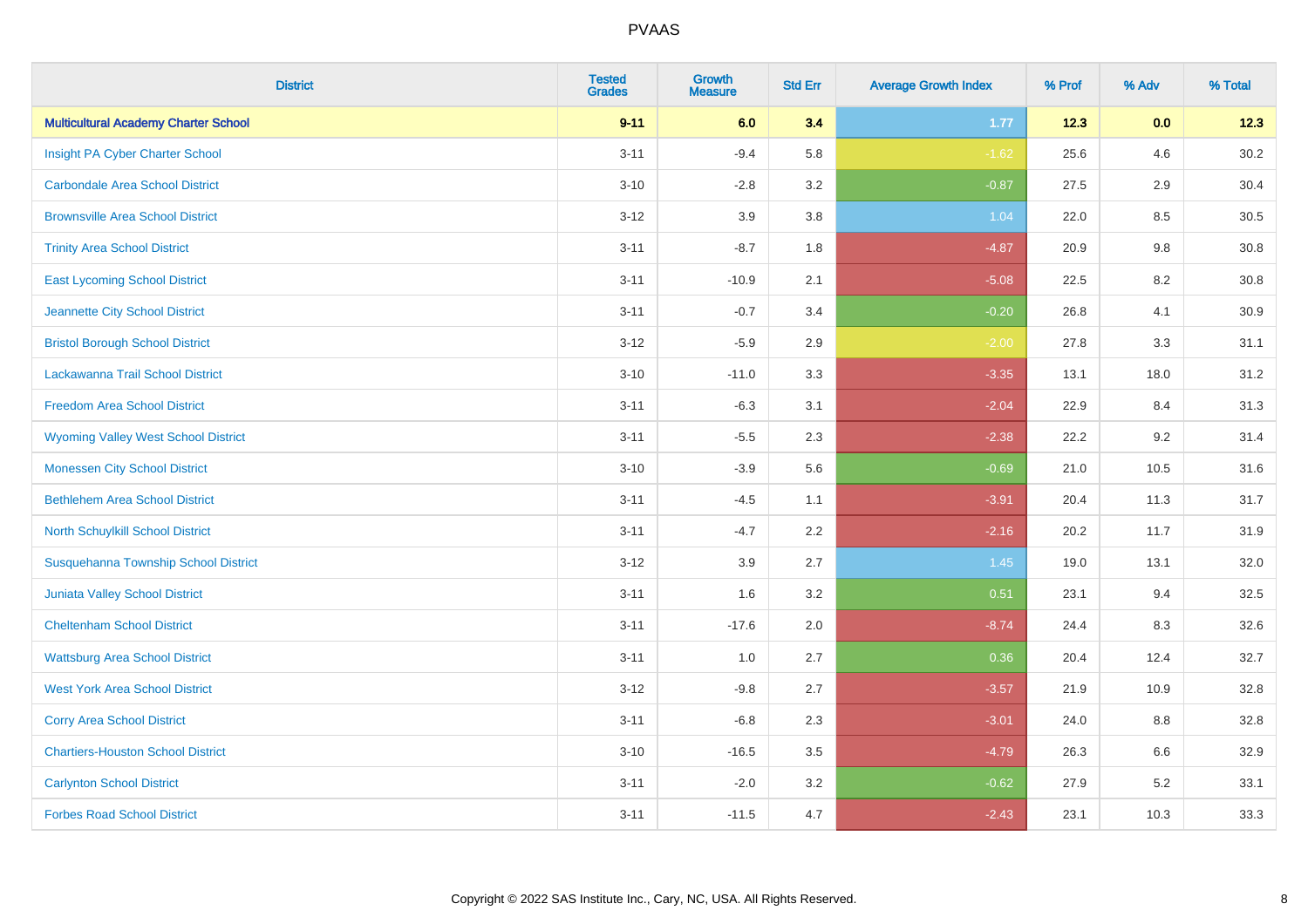| <b>District</b>                                | <b>Tested</b><br><b>Grades</b> | <b>Growth</b><br><b>Measure</b> | <b>Std Err</b> | <b>Average Growth Index</b> | % Prof | % Adv   | % Total |
|------------------------------------------------|--------------------------------|---------------------------------|----------------|-----------------------------|--------|---------|---------|
| <b>Multicultural Academy Charter School</b>    | $9 - 11$                       | 6.0                             | 3.4            | 1.77                        | 12.3   | 0.0     | 12.3    |
| <b>Titusville Area School District</b>         | $3 - 11$                       | $-5.0$                          | 2.5            | $-1.98$                     | 26.5   | $6.8\,$ | 33.3    |
| <b>Harmony Area School District</b>            | $3 - 10$                       | $-5.7$                          | 5.0            | $-1.13$                     | 33.3   | 0.0     | 33.3    |
| <b>Berwick Area School District</b>            | $3 - 11$                       | $-6.9$                          | 2.4            | $-2.84$                     | 22.3   | 11.5    | 33.8    |
| Schuylkill Haven Area School District          | $3 - 11$                       | $-5.3$                          | 2.7            | $-1.96$                     | 22.2   | 11.6    | 33.8    |
| <b>Forest Area School District</b>             | $3 - 11$                       | $-1.8$                          | 4.7            | $-0.37$                     | 18.9   | 15.1    | 34.0    |
| <b>Interboro School District</b>               | $3 - 12$                       | $-8.4$                          | 2.0            | $-4.27$                     | 27.6   | 6.4     | 34.1    |
| <b>Milton Area School District</b>             | $3 - 11$                       | $-10.1$                         | 2.5            | $-4.04$                     | 23.0   | 11.3    | 34.2    |
| <b>Marion Center Area School District</b>      | $3 - 10$                       | 0.8                             | 2.9            | 0.27                        | 23.3   | 11.1    | 34.4    |
| Millersburg Area School District               | $3 - 11$                       | $-6.6$                          | 3.4            | $-1.92$                     | 24.1   | 10.3    | 34.5    |
| Lehigh Valley Charter High School For The Arts | $9 - 10$                       | $-11.8$                         | 2.5            | $-4.76$                     | 28.9   | 5.7     | 34.6    |
| <b>Tulpehocken Area School District</b>        | $3 - 12$                       | 1.0                             | 4.9            | 0.20                        | 11.5   | 23.1    | 34.6    |
| Jefferson-Morgan School District               | $3 - 10$                       | $-12.0$                         | 3.9            | $-3.09$                     | 28.6   | 6.1     | 34.7    |
| <b>Forest City Regional School District</b>    | $3 - 12$                       | $-1.2$                          | 3.6            | $-0.33$                     | 26.5   | 8.2     | 34.7    |
| <b>Towanda Area School District</b>            | $3 - 11$                       | $-4.0$                          | 2.6            | $-1.52$                     | 24.8   | $9.9\,$ | 34.8    |
| Southern Fulton School District                | $3 - 11$                       | $-5.1$                          | 4.0            | $-1.29$                     | 21.7   | 13.0    | 34.8    |
| <b>Bensalem Township School District</b>       | $3 - 11$                       | 1.0                             | 1.6            | 0.63                        | 24.3   | 10.7    | 34.9    |
| <b>Eastern Lebanon County School District</b>  | $3 - 11$                       | 4.0                             | 2.1            | 1.89                        | 23.5   | 11.5    | 35.0    |
| East Stroudsburg Area School District          | $3 - 11$                       | $-4.9$                          | 1.4            | $-3.38$                     | 22.7   | 12.5    | 35.2    |
| <b>Cranberry Area School District</b>          | $3 - 12$                       | $-0.9$                          | 3.1            | $-0.29$                     | 25.5   | 9.7     | 35.2    |
| <b>Commodore Perry School District</b>         | $3 - 11$                       | $-10.4$                         | 4.5            | $-2.30$                     | 29.4   | 5.9     | 35.3    |
| <b>Ellwood City Area School District</b>       | $3 - 11$                       | $-12.5$                         | 3.1            | $-4.00$                     | 26.7   | 8.7     | 35.4    |
| <b>Laurel Highlands School District</b>        | $3 - 11$                       | $-3.8$                          | 2.3            | $-1.63$                     | 20.9   | 14.6    | 35.4    |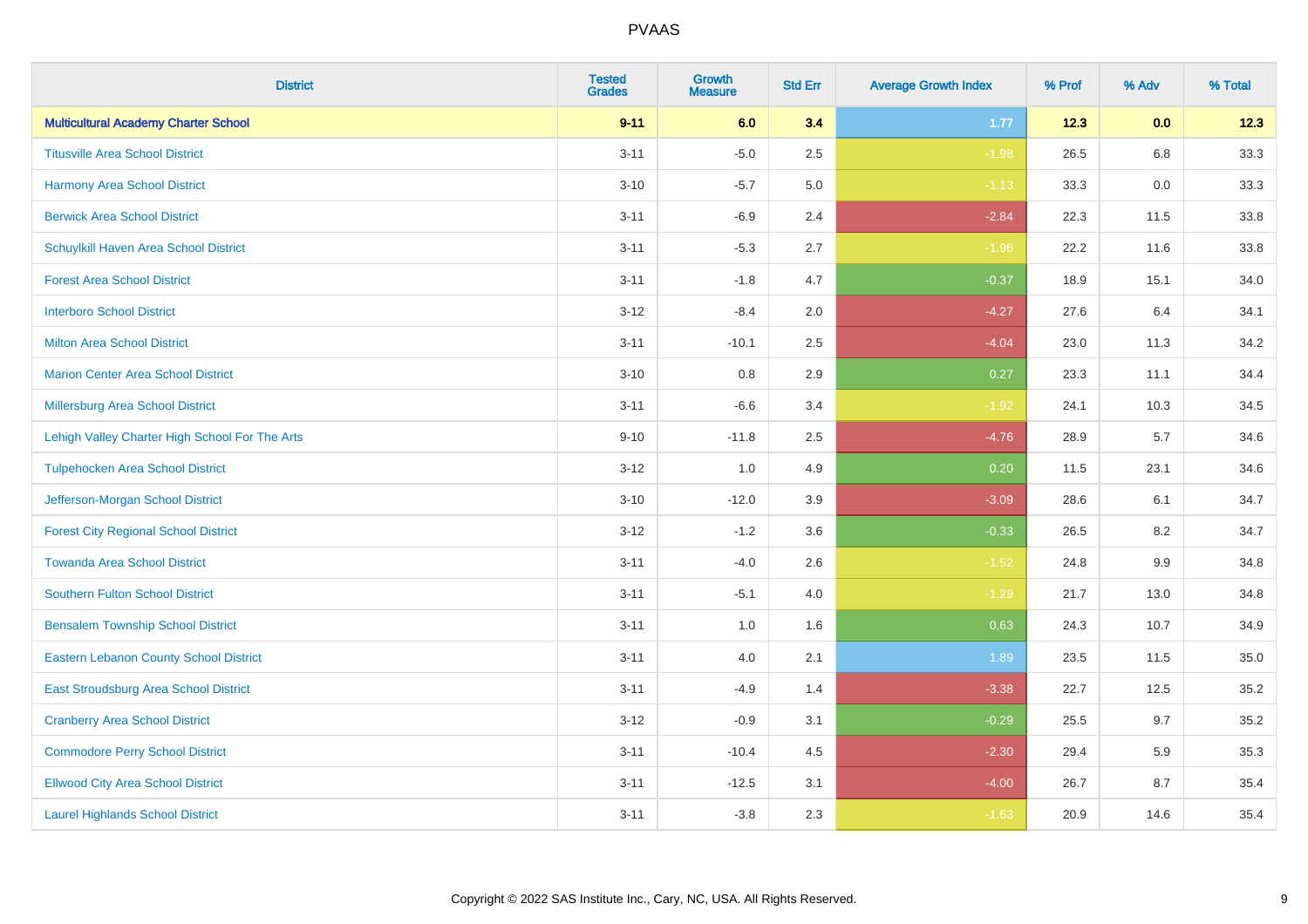| <b>District</b>                             | <b>Tested</b><br><b>Grades</b> | <b>Growth</b><br><b>Measure</b> | <b>Std Err</b> | <b>Average Growth Index</b> | % Prof | % Adv | % Total |
|---------------------------------------------|--------------------------------|---------------------------------|----------------|-----------------------------|--------|-------|---------|
| <b>Multicultural Academy Charter School</b> | $9 - 11$                       | 6.0                             | 3.4            | 1.77                        | 12.3   | 0.0   | 12.3    |
| <b>Northeast Bradford School District</b>   | $3 - 10$                       | $-5.0$                          | 3.7            | $-1.35$                     | 30.6   | 4.8   | 35.5    |
| <b>Somerset Area School District</b>        | $3 - 11$                       | $-7.6$                          | 2.4            | $-3.17$                     | 21.0   | 14.5  | 35.5    |
| <b>Upper Darby School District</b>          | $3 - 12$                       | 11.2                            | 1.4            | 8.28                        | 23.8   | 11.8  | 35.6    |
| <b>Panther Valley School District</b>       | $3-12$                         | $-13.3$                         | 3.2            | $-4.10$                     | 31.5   | 4.1   | 35.6    |
| <b>Centennial School District</b>           | $3 - 10$                       | 1.5                             | 1.5            | 0.98                        | 23.6   | 12.4  | 36.0    |
| <b>Brentwood Borough School District</b>    | $3 - 11$                       | 1.3                             | 3.0            | 0.44                        | 20.2   | 16.0  | 36.2    |
| <b>Mercer Area School District</b>          | $3 - 11$                       | 2.2                             | 3.1            | 0.70                        | 24.4   | 11.8  | 36.2    |
| <b>Mid Valley School District</b>           | $3 - 10$                       | $-11.1$                         | 2.7            | $-4.07$                     | 28.3   | 8.1   | 36.4    |
| <b>Reynolds School District</b>             | $3 - 10$                       | $-3.0$                          | 3.5            | $-0.87$                     | 27.3   | 9.1   | 36.4    |
| <b>Warren County School District</b>        | $3 - 11$                       | $-0.1$                          | 1.6            | $-0.06$                     | 26.7   | 9.7   | 36.4    |
| <b>Franklin Area School District</b>        | $3 - 11$                       | $-3.7$                          | 2.6            | $-1.43$                     | 30.5   | 5.9   | 36.4    |
| <b>Big Spring School District</b>           | $3 - 11$                       | $-9.8$                          | 2.3            | $-4.32$                     | 23.6   | 12.9  | 36.5    |
| <b>Montgomery Area School District</b>      | $3 - 11$                       | $-5.8$                          | 3.2            | $-1.83$                     | 25.0   | 11.5  | 36.5    |
| Southern Tioga School District              | $3 - 11$                       | $-0.1$                          | 2.8            | $-0.03$                     | 26.3   | 10.3  | 36.6    |
| <b>Greenville Area School District</b>      | $3 - 11$                       | $-13.2$                         | 3.0            | $-4.45$                     | 32.1   | 4.6   | 36.7    |
| <b>Canton Area School District</b>          | $3 - 11$                       | 8.4                             | 2.9            | 2.92                        | 13.8   | 23.0  | 36.8    |
| <b>Bethlehem-Center School District</b>     | $3 - 10$                       | 2.1                             | 3.5            | 0.59                        | 32.3   | 4.6   | 36.9    |
| <b>Salisbury Township School District</b>   | $3 - 11$                       | 5.8                             | 3.6            | 1.62                        | 24.4   | 12.6  | 37.0    |
| <b>Ringgold School District</b>             | $3 - 11$                       | 2.9                             | 2.2            | 1.32                        | 23.8   | 13.3  | 37.1    |
| <b>Minersville Area School District</b>     | $3 - 11$                       | $-2.9$                          | 3.4            | $-0.86$                     | 27.4   | 9.7   | 37.1    |
| <b>Conneaut School District</b>             | $3-12$                         | $-2.3$                          | 2.6            | $-0.91$                     | 27.4   | 9.7   | 37.1    |
| <b>Easton Area School District</b>          | $3 - 12$                       | 6.3                             | 1.3            | 4.91                        | 24.1   | 13.0  | 37.1    |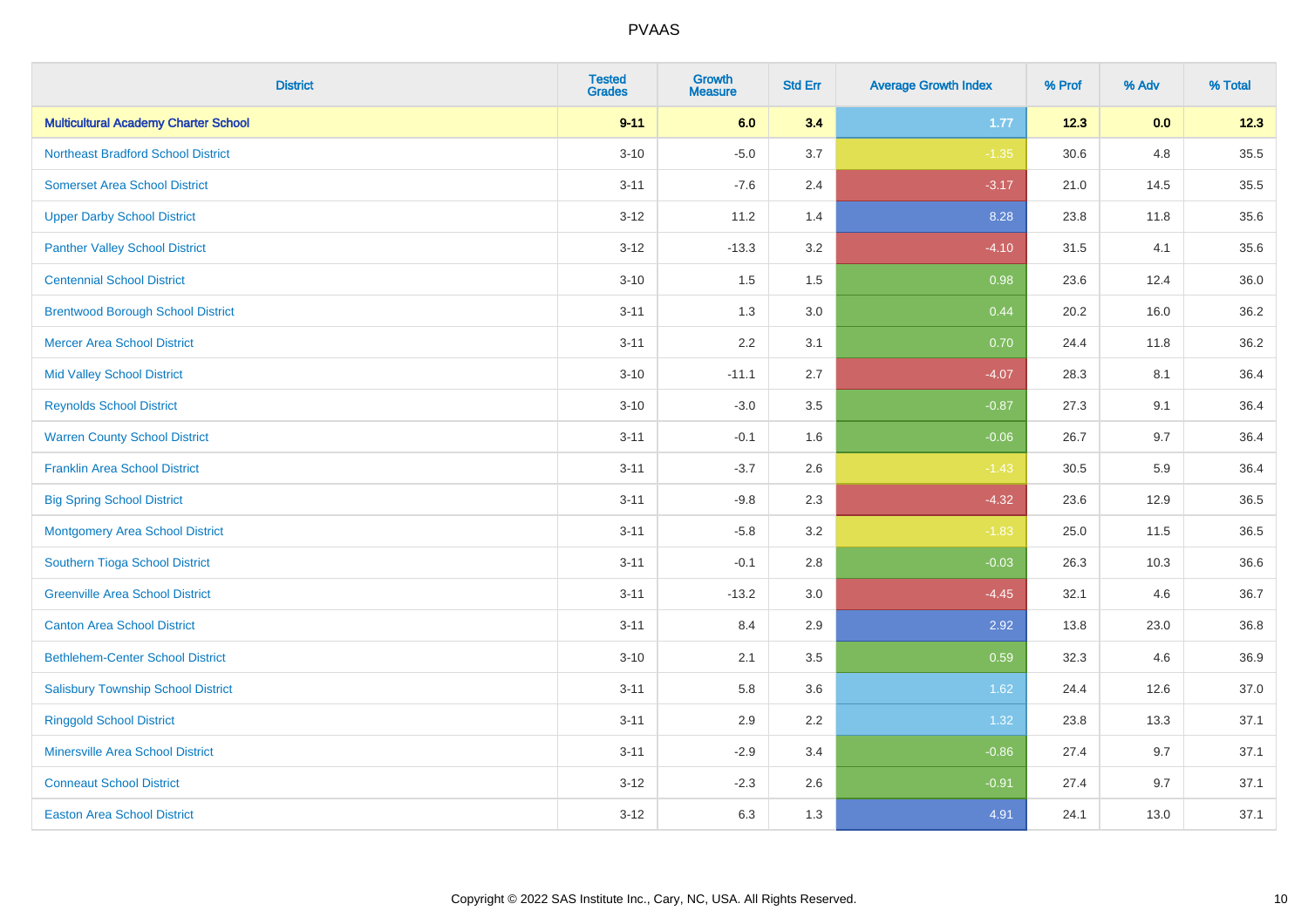| <b>District</b>                             | <b>Tested</b><br><b>Grades</b> | <b>Growth</b><br><b>Measure</b> | <b>Std Err</b> | <b>Average Growth Index</b> | % Prof | % Adv   | % Total |
|---------------------------------------------|--------------------------------|---------------------------------|----------------|-----------------------------|--------|---------|---------|
| <b>Multicultural Academy Charter School</b> | $9 - 11$                       | 6.0                             | 3.4            | 1.77                        | 12.3   | 0.0     | 12.3    |
| <b>Butler Area School District</b>          | $3 - 11$                       | $-14.1$                         | $1.5\,$        | $-9.60$                     | 26.4   | 11.1    | 37.5    |
| <b>Moshannon Valley School District</b>     | $3 - 10$                       | $-5.1$                          | 4.6            | $-1.12$                     | 25.0   | 12.5    | 37.5    |
| <b>Deer Lakes School District</b>           | $3 - 11$                       | $-10.0$                         | 2.5            | $-4.02$                     | 27.7   | $9.9\,$ | 37.6    |
| Southern Huntingdon County School District  | $3 - 11$                       | $-5.9$                          | 3.4            | $-1.76$                     | 32.8   | 4.9     | 37.7    |
| <b>Riverside School District</b>            | $3 - 11$                       | $-6.2$                          | 2.7            | $-2.33$                     | 20.8   | 17.0    | 37.7    |
| <b>Yough School District</b>                | $3 - 10$                       | $-6.2$                          | 2.7            | $-2.27$                     | 28.9   | 8.8     | 37.7    |
| <b>Port Allegany School District</b>        | $3 - 11$                       | 6.5                             | 3.7            | 1.74                        | 26.4   | 11.3    | 37.7    |
| <b>Wellsboro Area School District</b>       | $3 - 11$                       | $-6.3$                          | 3.0            | $-2.08$                     | 24.4   | 13.4    | 37.8    |
| <b>Elk Lake School District</b>             | $3 - 11$                       | $-6.1$                          | 2.9            | $-2.12$                     | 26.3   | 11.6    | 37.9    |
| <b>Governor Mifflin School District</b>     | $3 - 11$                       | $-4.4$                          | 1.6            | $-2.69$                     | 30.3   | 7.7     | 38.0    |
| <b>Cambria Heights School District</b>      | $3 - 10$                       | $-6.2$                          | 2.9            | $-2.11$                     | 25.0   | 13.0    | 38.0    |
| <b>Chartiers Valley School District</b>     | $3 - 11$                       | $-9.1$                          | 2.1            | $-4.23$                     | 20.7   | 17.4    | 38.0    |
| <b>Central Dauphin School District</b>      | $3 - 11$                       | $-5.2$                          | 1.2            | $-4.24$                     | 29.3   | 8.7     | 38.0    |
| <b>Charleroi School District</b>            | $3 - 11$                       | $-4.3$                          | 2.7            | $-1.55$                     | 22.2   | 15.9    | 38.1    |
| <b>Bucks County Technical High School</b>   | $9 - 10$                       | $-2.9$                          | 2.2            | $-1.29$                     | 27.7   | 10.4    | 38.2    |
| Catasauqua Area School District             | $3 - 12$                       | $-7.3$                          | 2.8            | $-2.58$                     | 27.1   | 11.2    | 38.3    |
| <b>Bangor Area School District</b>          | $3 - 12$                       | $-1.2$                          | 2.0            | $-0.60$                     | 25.8   | 12.7    | 38.5    |
| <b>Southeastern Greene School District</b>  | $3 - 10$                       | $-2.3$                          | 4.4            | $-0.53$                     | 29.0   | 9.7     | 38.7    |
| Philipsburg-Osceola Area School District    | $3 - 11$                       | 4.1                             | 3.0            | 1.37                        | 22.5   | 16.2    | 38.8    |
| <b>Pottsgrove School District</b>           | $3 - 11$                       | $-5.5$                          | 2.0            | $-2.78$                     | 28.6   | 10.3    | 38.8    |
| Salisbury-Elk Lick School District          | $3 - 11$                       | $-8.4$                          | 5.8            | $-1.45$                     | 33.3   | 5.6     | 38.9    |
| <b>Blue Ridge School District</b>           | $3 - 11$                       | 8.3                             | 3.7            | 2.24                        | 29.6   | 9.3     | 38.9    |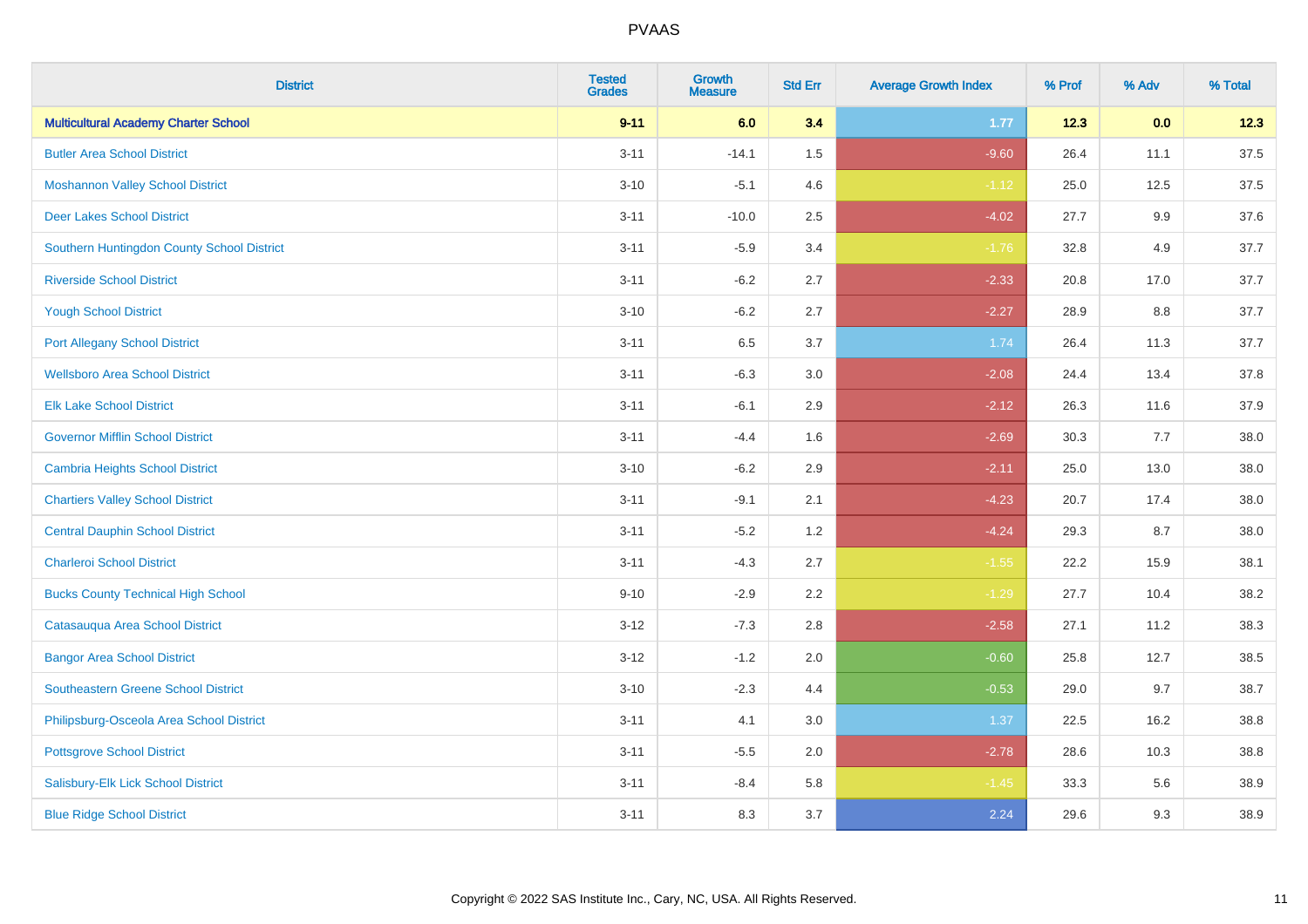| <b>District</b>                               | <b>Tested</b><br><b>Grades</b> | <b>Growth</b><br><b>Measure</b> | <b>Std Err</b> | <b>Average Growth Index</b> | % Prof | % Adv   | % Total |
|-----------------------------------------------|--------------------------------|---------------------------------|----------------|-----------------------------|--------|---------|---------|
| <b>Multicultural Academy Charter School</b>   | $9 - 11$                       | 6.0                             | 3.4            | 1.77                        | 12.3   | 0.0     | 12.3    |
| <b>Pleasant Valley School District</b>        | $3 - 11$                       | $-3.3$                          | 1.8            | $-1.80$                     | 28.5   | 10.4    | 39.0    |
| <b>Uniontown Area School District</b>         | $3 - 11$                       | $-2.8$                          | 3.1            | $-0.91$                     | 31.7   | 7.3     | 39.0    |
| <b>Forest Hills School District</b>           | $3 - 11$                       | 1.8                             | 2.5            | 0.71                        | 28.8   | 10.3    | 39.1    |
| <b>Penn-Delco School District</b>             | $3 - 11$                       | 1.3                             | 1.8            | 0.75                        | 26.5   | 12.6    | 39.1    |
| <b>Shikellamy School District</b>             | $3 - 10$                       | $-8.3$                          | 2.4            | $-3.42$                     | 20.8   | 18.5    | 39.2    |
| Selinsgrove Area School District              | $3 - 12$                       | $-5.7$                          | 2.1            | $-2.74$                     | 25.4   | 13.9    | 39.2    |
| <b>Troy Area School District</b>              | $3 - 10$                       | $-4.7$                          | 3.2            | $-1.46$                     | 22.8   | 16.5    | 39.2    |
| Northern Lehigh School District               | $3 - 12$                       | 6.1                             | 2.5            | 2.42                        | 21.4   | 18.0    | 39.3    |
| <b>Chambersburg Area School District</b>      | $3 - 11$                       | $-5.6$                          | 1.3            | $-4.42$                     | 24.2   | 15.2    | 39.4    |
| <b>Cameron County School District</b>         | $3 - 12$                       | $-5.0$                          | 4.4            | $-1.12$                     | 34.9   | 4.8     | 39.7    |
| <b>Ligonier Valley School District</b>        | $3 - 11$                       | $-10.8$                         | 3.1            | $-3.43$                     | 34.1   | 5.8     | 39.9    |
| <b>Tri-Valley School District</b>             | $3 - 10$                       | $-2.7$                          | 3.9            | $-0.69$                     | 31.0   | 9.5     | 40.5    |
| <b>Union City Area School District</b>        | $3 - 12$                       | $-8.7$                          | 3.3            | $-2.59$                     | 29.7   | 10.9    | 40.6    |
| <b>Susquehanna Community School District</b>  | $3 - 11$                       | $-4.5$                          | 3.8            | $-1.19$                     | 31.9   | 8.8     | 40.7    |
| <b>Derry Area School District</b>             | $3 - 11$                       | $-11.8$                         | 2.6            | $-4.53$                     | 34.8   | 6.1     | 40.9    |
| Lehigh Career & Technical Institute           | $10 - 12$                      | $-0.7$                          | 6.3            | $-0.11$                     | 36.4   | 4.6     | 40.9    |
| <b>Keystone Oaks School District</b>          | $3 - 11$                       | $-7.2$                          | 2.3            | $-3.14$                     | 30.0   | 11.1    | 41.0    |
| <b>Weatherly Area School District</b>         | $3 - 11$                       | $-5.8$                          | 4.0            | $-1.44$                     | 32.1   | $8.9\,$ | 41.1    |
| <b>Shanksville-Stonycreek School District</b> | $3 - 10$                       | $-8.6$                          | 5.5            | $-1.55$                     | 17.6   | 23.5    | 41.2    |
| <b>Kiski Area School District</b>             | $3 - 11$                       | $-4.0$                          | 2.0            | $-1.99$                     | 23.1   | 18.2    | 41.3    |
| <b>Purchase Line School District</b>          | $3-12$                         | 4.3                             | 3.3            | 1.30                        | 32.3   | 9.0     | 41.4    |
| <b>Pittston Area School District</b>          | $3 - 11$                       | $-8.2$                          | 2.2            | $-3.75$                     | 26.7   | 14.8    | 41.5    |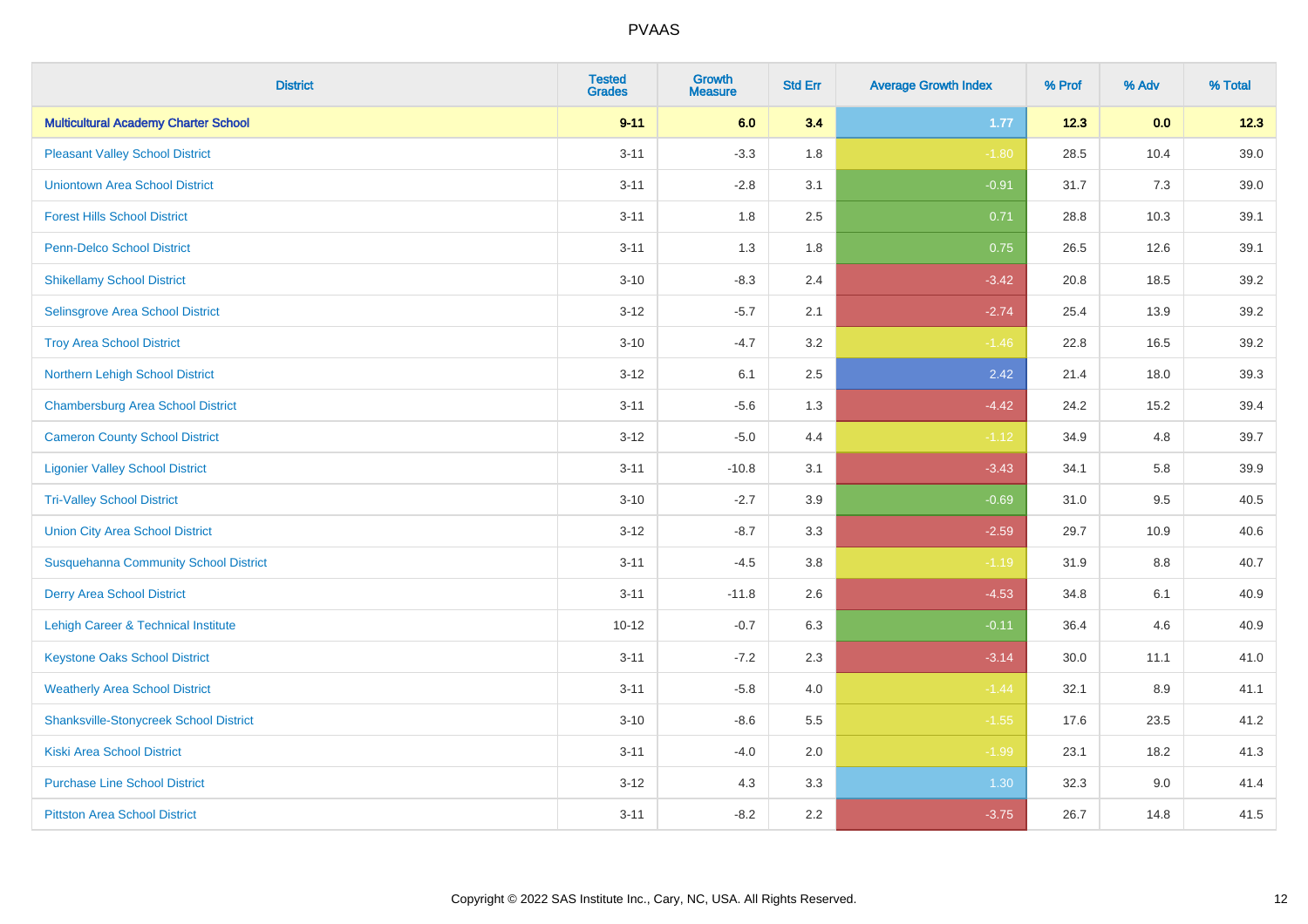| <b>District</b>                                    | <b>Tested</b><br><b>Grades</b> | <b>Growth</b><br><b>Measure</b> | <b>Std Err</b> | <b>Average Growth Index</b> | % Prof | % Adv | % Total |
|----------------------------------------------------|--------------------------------|---------------------------------|----------------|-----------------------------|--------|-------|---------|
| <b>Multicultural Academy Charter School</b>        | $9 - 11$                       | 6.0                             | 3.4            | 1.77                        | 12.3   | 0.0   | 12.3    |
| <b>Wyoming Area School District</b>                | $3 - 10$                       | $-5.5$                          | 2.5            | $-2.21$                     | 32.0   | 9.6   | 41.6    |
| <b>West Middlesex Area School District</b>         | $3 - 10$                       | $-7.4$                          | 3.5            | $-2.11$                     | 32.0   | 9.6   | 41.6    |
| <b>Northern Potter School District</b>             | $3 - 12$                       | 6.8                             | 4.6            | 1.48                        | 30.6   | 11.1  | 41.7    |
| <b>Old Forge School District</b>                   | $3 - 12$                       | $-11.3$                         | 3.1            | $-3.62$                     | 28.6   | 13.2  | 41.8    |
| <b>School Lane Charter School</b>                  | $3 - 11$                       | 2.6                             | 3.6            | 0.72                        | 23.1   | 18.7  | 41.8    |
| <b>Keystone Central School District</b>            | $3 - 11$                       | 3.6                             | 1.8            | 2.04                        | 27.1   | 14.6  | 41.8    |
| <b>Juniata County School District</b>              | $3 - 12$                       | 7.7                             | 2.0            | 3.81                        | 22.9   | 18.9  | 41.8    |
| <b>Collegium Charter School</b>                    | $3 - 10$                       | 21.2                            | 2.6            | 8.18                        | 25.4   | 16.4  | 41.8    |
| Northern Tioga School District                     | $3 - 12$                       | 6.8                             | 2.6            | 2.64                        | 25.0   | 16.9  | 41.9    |
| <b>Neshannock Township School District</b>         | $3 - 10$                       | $-12.5$                         | 2.7            | $-4.73$                     | 29.0   | 13.0  | 42.0    |
| Mount Pleasant Area School District                | $3 - 11$                       | $-5.4$                          | 2.3            | $-2.37$                     | 33.3   | 8.7   | 42.0    |
| <b>Oxford Area School District</b>                 | $3 - 11$                       | $-3.1$                          | 1.8            | $-1.77$                     | 27.5   | 14.5  | 42.0    |
| <b>Avella Area School District</b>                 | $3 - 12$                       | 1.6                             | 4.7            | 0.34                        | 34.8   | 7.2   | 42.0    |
| <b>Grove City Area School District</b>             | $3 - 12$                       | $-8.8$                          | 2.3            | $-3.89$                     | 25.6   | 16.4  | 42.0    |
| <b>Crawford Central School District</b>            | $3 - 11$                       | 5.7                             | 2.1            | 2.71                        | 26.4   | 15.8  | 42.1    |
| <b>Oil City Area School District</b>               | $3 - 11$                       | 8.6                             | 2.4            | 3.56                        | 29.1   | 13.1  | 42.2    |
| <b>Solanco School District</b>                     | $3 - 11$                       | 2.2                             | 1.8            | 1.18                        | 27.2   | 15.0  | 42.3    |
| <b>Northgate School District</b>                   | $3 - 11$                       | $-3.0$                          | 3.4            | $-0.85$                     | 35.6   | 6.8   | 42.4    |
| <b>Commonwealth Charter Academy Charter School</b> | $3 - 10$                       | 4.2                             | 1.6            | 2.68                        | 27.0   | 15.6  | 42.5    |
| <b>Conrad Weiser Area School District</b>          | $3 - 11$                       | 7.1                             | 2.1            | 3.34                        | 28.2   | 14.4  | 42.6    |
| <b>New Brighton Area School District</b>           | $3 - 11$                       | $-2.1$                          | 3.2            | $-0.65$                     | 31.5   | 11.1  | 42.6    |
| <b>Central Greene School District</b>              | $3 - 11$                       | $-0.4$                          | 2.5            | $-0.15$                     | 27.8   | 14.8  | 42.6    |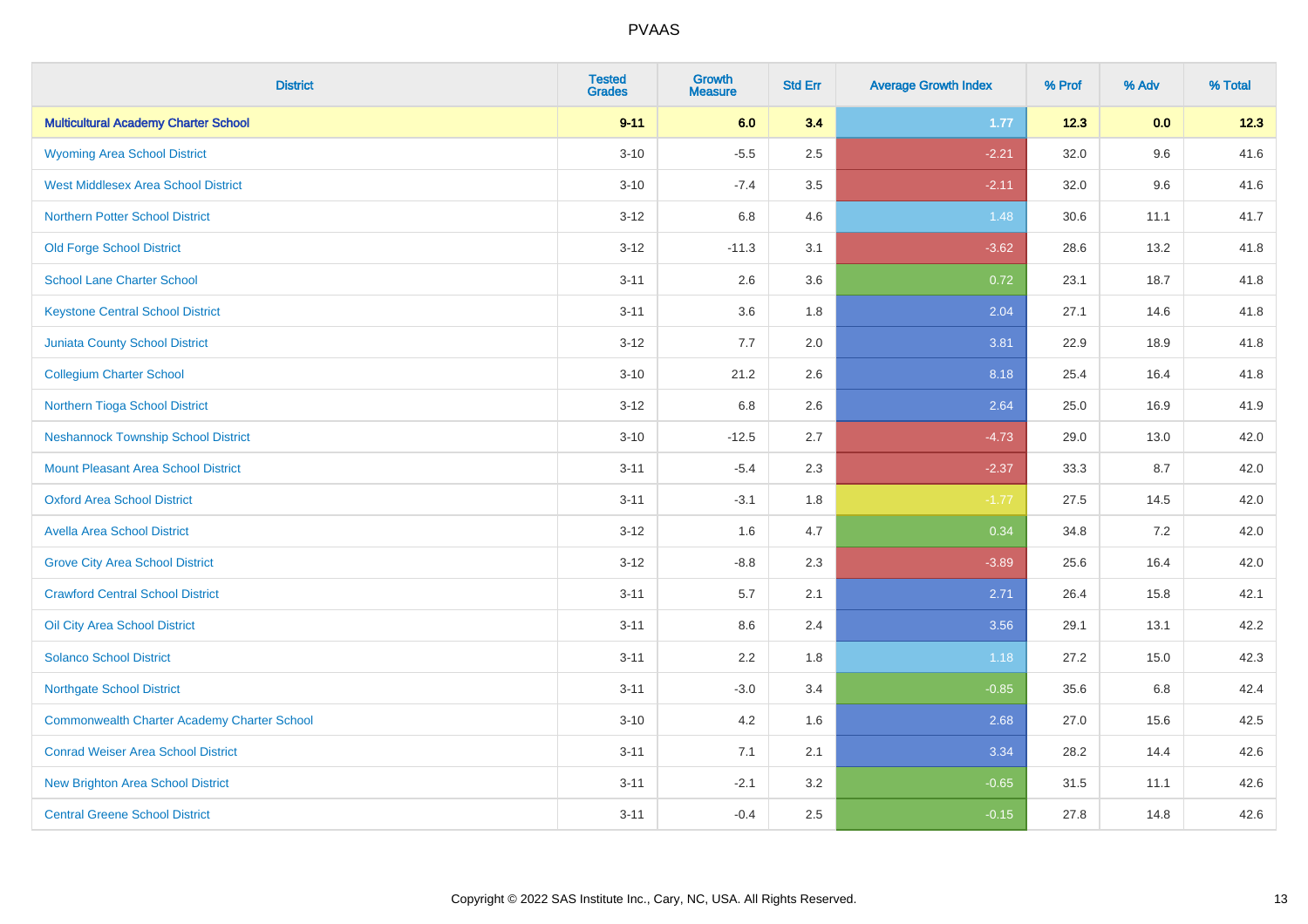| <b>District</b>                             | <b>Tested</b><br><b>Grades</b> | <b>Growth</b><br><b>Measure</b> | <b>Std Err</b> | <b>Average Growth Index</b> | % Prof | % Adv | % Total |
|---------------------------------------------|--------------------------------|---------------------------------|----------------|-----------------------------|--------|-------|---------|
| <b>Multicultural Academy Charter School</b> | $9 - 11$                       | 6.0                             | 3.4            | 1.77                        | 12.3   | 0.0   | 12.3    |
| <b>Leechburg Area School District</b>       | $3 - 11$                       | 7.0                             | 3.9            | 1.79                        | 37.7   | 4.9   | 42.6    |
| <b>Ridley School District</b>               | $3 - 12$                       | 0.3                             | 1.6            | 0.21                        | 32.0   | 10.7  | 42.6    |
| <b>Kennett Consolidated School District</b> | $3 - 11$                       | $-10.4$                         | 1.7            | $-6.27$                     | 28.7   | 14.0  | 42.7    |
| <b>Exeter Township School District</b>      | $3 - 11$                       | $-1.0$                          | 1.7            | $-0.58$                     | 27.2   | 15.6  | 42.8    |
| Altoona Area School District                | $3 - 12$                       | 0.1                             | 1.5            | 0.07                        | 29.0   | 13.8  | 42.8    |
| <b>West Greene School District</b>          | $3 - 11$                       | $-8.1$                          | 3.9            | $-2.08$                     | 31.0   | 11.9  | 42.9    |
| <b>Union Area School District</b>           | $3 - 11$                       | $-6.5$                          | 3.8            | $-1.70$                     | 30.6   | 12.2  | 42.9    |
| <b>Millville Area School District</b>       | $3 - 12$                       | $-5.6$                          | 4.4            | $-1.26$                     | 31.4   | 11.4  | 42.9    |
| <b>Highlands School District</b>            | $3 - 11$                       | $-1.3$                          | 2.3            | $-0.55$                     | 32.6   | 10.5  | 43.0    |
| Northern Bedford County School District     | $3 - 11$                       | $-2.3$                          | 3.3            | $-0.69$                     | 26.2   | 16.9  | 43.1    |
| <b>Penn Cambria School District</b>         | $3 - 11$                       | $-4.5$                          | 2.4            | $-1.86$                     | 27.3   | 15.8  | 43.2    |
| <b>Octorara Area School District</b>        | $3 - 11$                       | $-7.5$                          | 3.2            | $-2.35$                     | 26.1   | 17.0  | 43.2    |
| <b>Allegheny Valley School District</b>     | $3 - 11$                       | $-1.9$                          | 3.9            | $-0.48$                     | 31.8   | 11.4  | 43.2    |
| Southern Columbia Area School District      | $3 - 11$                       | $-8.5$                          | 3.0            | $-2.83$                     | 30.5   | 12.8  | 43.3    |
| <b>Apollo-Ridge School District</b>         | $3 - 12$                       | 9.5                             | 3.0            | 3.23                        | 34.0   | 9.4   | 43.4    |
| <b>Lakeland School District</b>             | $3 - 11$                       | 13.3                            | 2.8            | 4.80                        | 22.2   | 21.2  | 43.4    |
| <b>Northwest Area School District</b>       | $3 - 10$                       | $-3.2$                          | 3.3            | $-0.97$                     | 30.4   | 13.0  | 43.5    |
| <b>Hamburg Area School District</b>         | $3 - 11$                       | 0.6                             | 2.4            | 0.25                        | 28.0   | 15.5  | 43.6    |
| <b>Bentworth School District</b>            | $3 - 11$                       | 7.0                             | 3.0            | 2.36                        | 26.6   | 17.0  | 43.6    |
| <b>Greensburg Salem School District</b>     | $3 - 11$                       | $-6.9$                          | 2.2            | $-3.06$                     | 30.3   | 13.3  | 43.6    |
| <b>Austin Area School District</b>          | $3 - 11$                       | 2.6                             | 6.0            | 0.43                        | 25.0   | 18.8  | 43.8    |
| <b>Pine Grove Area School District</b>      | $3 - 11$                       | $-1.1$                          | 3.0            | $-0.36$                     | 29.5   | 14.3  | 43.8    |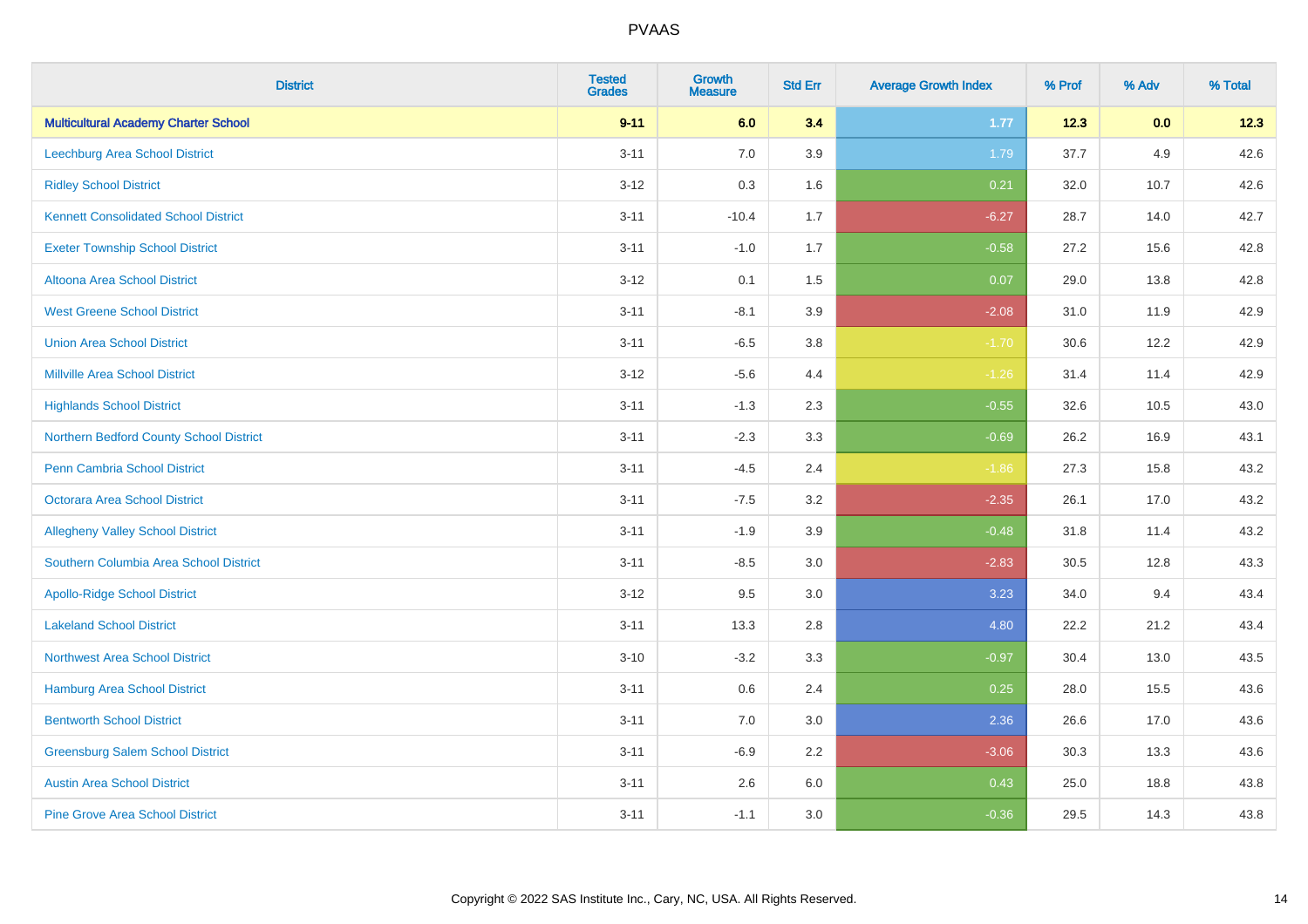| <b>District</b>                             | <b>Tested</b><br><b>Grades</b> | Growth<br>Measure | <b>Std Err</b> | <b>Average Growth Index</b> | % Prof | % Adv | % Total |
|---------------------------------------------|--------------------------------|-------------------|----------------|-----------------------------|--------|-------|---------|
| <b>Multicultural Academy Charter School</b> | $9 - 11$                       | 6.0               | 3.4            | 1.77                        | 12.3   | 0.0   | 12.3    |
| <b>Agora Cyber Charter School</b>           | $3 - 11$                       | 14.6              | 2.4            | 6.03                        | 24.7   | 19.5  | 44.2    |
| <b>Chestnut Ridge School District</b>       | $3 - 12$                       | 4.0               | 2.9            | 1.38                        | 33.2   | 11.0  | 44.2    |
| <b>Susquenita School District</b>           | $3 - 11$                       | $-5.9$            | 2.6            | $-2.28$                     | 30.6   | 13.9  | 44.4    |
| <b>Smethport Area School District</b>       | $3 - 12$                       | 5.8               | 3.8            | 1.52                        | 24.6   | 20.0  | 44.6    |
| <b>Fort Cherry School District</b>          | $3 - 10$                       | $-0.7$            | 3.1            | $-0.21$                     | 30.6   | 14.1  | 44.7    |
| <b>Steel Valley School District</b>         | $3 - 11$                       | 11.1              | 3.3            | 3.33                        | 34.8   | 10.1  | 44.9    |
| <b>Elizabeth Forward School District</b>    | $3 - 11$                       | $-5.5$            | 2.5            | $-2.25$                     | 32.2   | 12.8  | 45.0    |
| <b>Shaler Area School District</b>          | $3 - 11$                       | $-2.1$            | 1.8            | $-1.18$                     | 32.0   | 13.0  | 45.0    |
| <b>Clarion Area School District</b>         | $3 - 11$                       | 3.2               | 3.7            | 0.88                        | 31.7   | 13.3  | 45.0    |
| <b>South Park School District</b>           | $3 - 11$                       | $-8.8$            | 2.5            | $-3.46$                     | 28.1   | 17.0  | 45.2    |
| Huntingdon Area School District             | $3 - 11$                       | 5.8               | 2.6            | 2.28                        | 27.8   | 17.4  | 45.2    |
| <b>Upper Perkiomen School District</b>      | $3 - 11$                       | 5.7               | 1.9            | 3.04                        | 25.4   | 19.9  | 45.4    |
| <b>Burrell School District</b>              | $3 - 11$                       | $-1.5$            | 3.3            | $-0.44$                     | 27.8   | 17.7  | 45.6    |
| <b>Mohawk Area School District</b>          | $3 - 11$                       | $-10.5$           | 2.8            | $-3.75$                     | 35.1   | 10.6  | 45.7    |
| <b>Hatboro-Horsham School District</b>      | $3 - 11$                       | $-2.7$            | 1.6            | $-1.65$                     | 27.9   | 17.9  | 45.8    |
| Mifflinburg Area School District            | $3 - 11$                       | $-6.0$            | 2.1            | $-2.87$                     | 32.7   | 13.3  | 46.0    |
| <b>Laurel School District</b>               | $3 - 11$                       | 13.0              | 3.1            | 4.19                        | 30.3   | 15.7  | 46.1    |
| <b>Northwestern School District</b>         | $3 - 11$                       | $-14.6$           | 3.2            | $-4.51$                     | 32.5   | 13.7  | 46.2    |
| <b>North Star School District</b>           | $3 - 11$                       | 1.1               | 3.3            | 0.34                        | 26.2   | 20.0  | 46.2    |
| <b>North Hills School District</b>          | $3 - 11$                       | $-15.8$           | 1.8            | $-8.84$                     | 26.4   | 19.8  | 46.2    |
| <b>Shippensburg Area School District</b>    | $3 - 11$                       | 0.5               | 1.8            | 0.26                        | 23.5   | 22.8  | 46.3    |
| <b>Otto-Eldred School District</b>          | $3 - 11$                       | $-0.5$            | 3.5            | $-0.13$                     | 35.8   | 10.5  | 46.3    |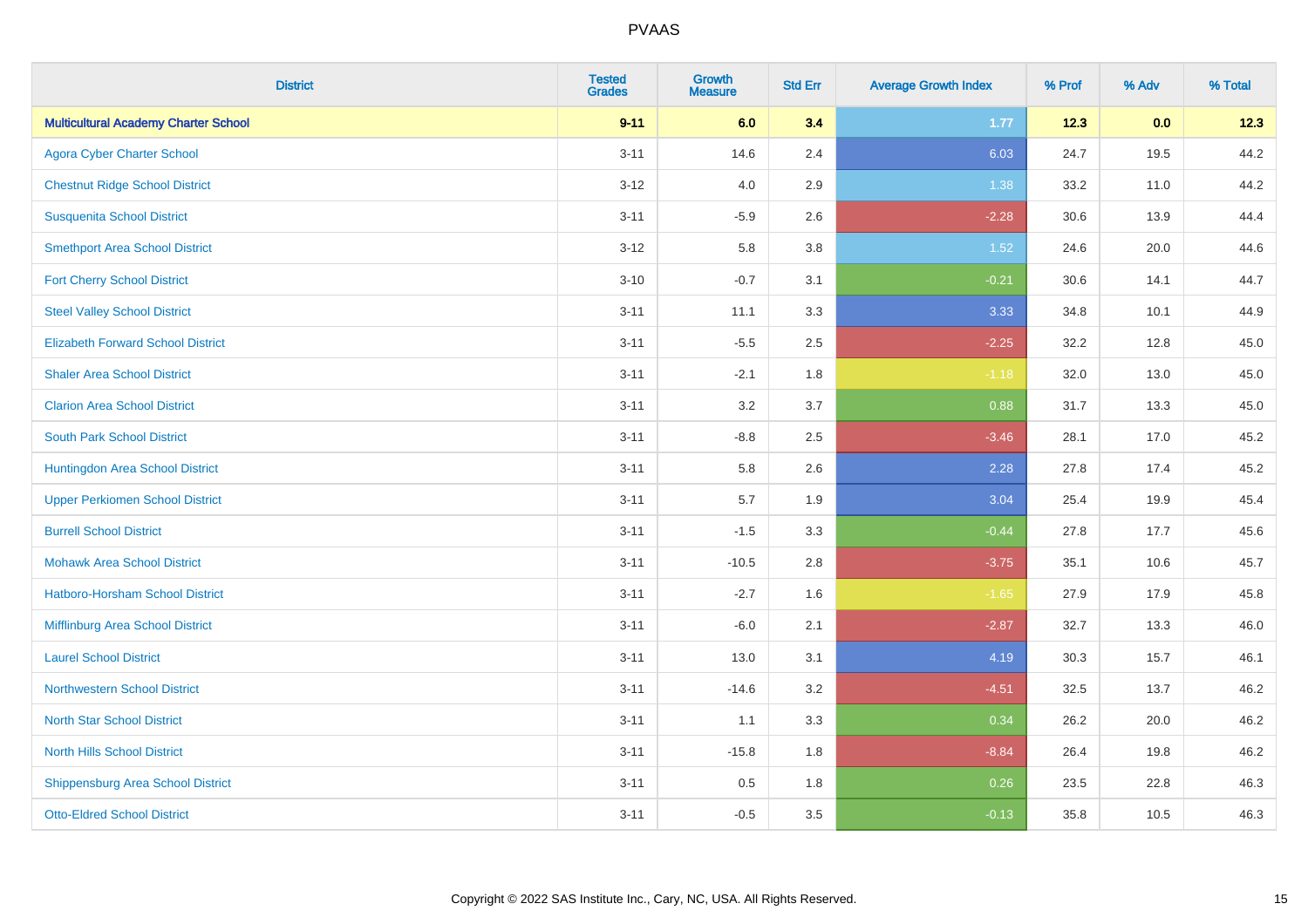| <b>District</b>                             | <b>Tested</b><br><b>Grades</b> | <b>Growth</b><br><b>Measure</b> | <b>Std Err</b> | <b>Average Growth Index</b> | % Prof | % Adv | % Total |
|---------------------------------------------|--------------------------------|---------------------------------|----------------|-----------------------------|--------|-------|---------|
| <b>Multicultural Academy Charter School</b> | $9 - 11$                       | 6.0                             | 3.4            | 1.77                        | 12.3   | 0.0   | 12.3    |
| <b>Jamestown Area School District</b>       | $3 - 11$                       | $-9.5$                          | 4.1            | $-2.33$                     | 41.5   | 4.9   | 46.3    |
| <b>Eastern York School District</b>         | $3 - 11$                       | $-6.2$                          | 2.3            | $-2.70$                     | 27.8   | 18.5  | 46.4    |
| <b>MaST Community Charter School</b>        | $3 - 10$                       | $-0.9$                          | 2.5            | $-0.34$                     | 25.0   | 21.6  | 46.6    |
| <b>Baldwin-Whitehall School District</b>    | $3 - 11$                       | $-5.5$                          | 1.9            | $-2.93$                     | 32.0   | 14.7  | 46.7    |
| <b>Hopewell Area School District</b>        | $3 - 11$                       | 0.8                             | 2.6            | 0.31                        | 34.5   | 12.4  | 46.9    |
| Renaissance Academy Charter School          | $3 - 11$                       | $-5.6$                          | 3.1            | $-1.79$                     | 28.4   | 18.5  | 46.9    |
| <b>Western Wayne School District</b>        | $3 - 11$                       | 3.6                             | 2.6            | 1.39                        | 30.8   | 16.2  | 47.0    |
| <b>West Shore School District</b>           | $3 - 12$                       | 2.2                             | 1.3            | 1.68                        | 31.8   | 15.2  | 47.1    |
| Penn Manor School District                  | $3 - 11$                       | 7.1                             | 1.5            | 4.82                        | 26.7   | 20.5  | 47.2    |
| Karns City Area School District             | $3 - 11$                       | $-7.2$                          | 2.6            | $-2.71$                     | 26.4   | 20.8  | 47.2    |
| <b>Athens Area School District</b>          | $3 - 11$                       | 2.6                             | 2.3            | 1.11                        | 34.9   | 12.3  | 47.3    |
| <b>Bald Eagle Area School District</b>      | $3 - 11$                       | 7.6                             | 2.5            | 3.00                        | 31.6   | 15.6  | 47.3    |
| <b>Hempfield Area School District</b>       | $3 - 12$                       | $-10.2$                         | 1.6            | $-6.37$                     | 28.1   | 19.2  | 47.3    |
| <b>Carlisle Area School District</b>        | $3 - 11$                       | $-5.2$                          | 1.7            | $-2.99$                     | 28.0   | 19.3  | 47.3    |
| <b>Everett Area School District</b>         | $3 - 11$                       | $-1.1$                          | 3.1            | $-0.34$                     | 34.2   | 13.2  | 47.4    |
| Johnsonburg Area School District            | $3 - 11$                       | 5.0                             | 3.9            | 1.27                        | 35.5   | 11.8  | 47.4    |
| <b>Wallenpaupack Area School District</b>   | $3 - 11$                       | $8.8\,$                         | 2.1            | 4.28                        | 28.5   | 18.9  | 47.4    |
| <b>West Perry School District</b>           | $3 - 11$                       | 11.0                            | 2.3            | 4.76                        | 26.9   | 20.5  | 47.4    |
| Northern York County School District        | $3 - 11$                       | 8.4                             | 1.8            | 4.63                        | 24.3   | 23.1  | 47.4    |
| <b>South Middleton School District</b>      | $3 - 11$                       | 4.4                             | 2.2            | 1.95                        | 31.1   | 16.4  | 47.5    |
| <b>Punxsutawney Area School District</b>    | $3 - 11$                       | 15.8                            | 2.7            | 5.83                        | 18.6   | 29.0  | 47.6    |
| <b>Portage Area School District</b>         | $3 - 10$                       | $-0.5$                          | 3.3            | $-0.14$                     | 27.0   | 20.6  | 47.6    |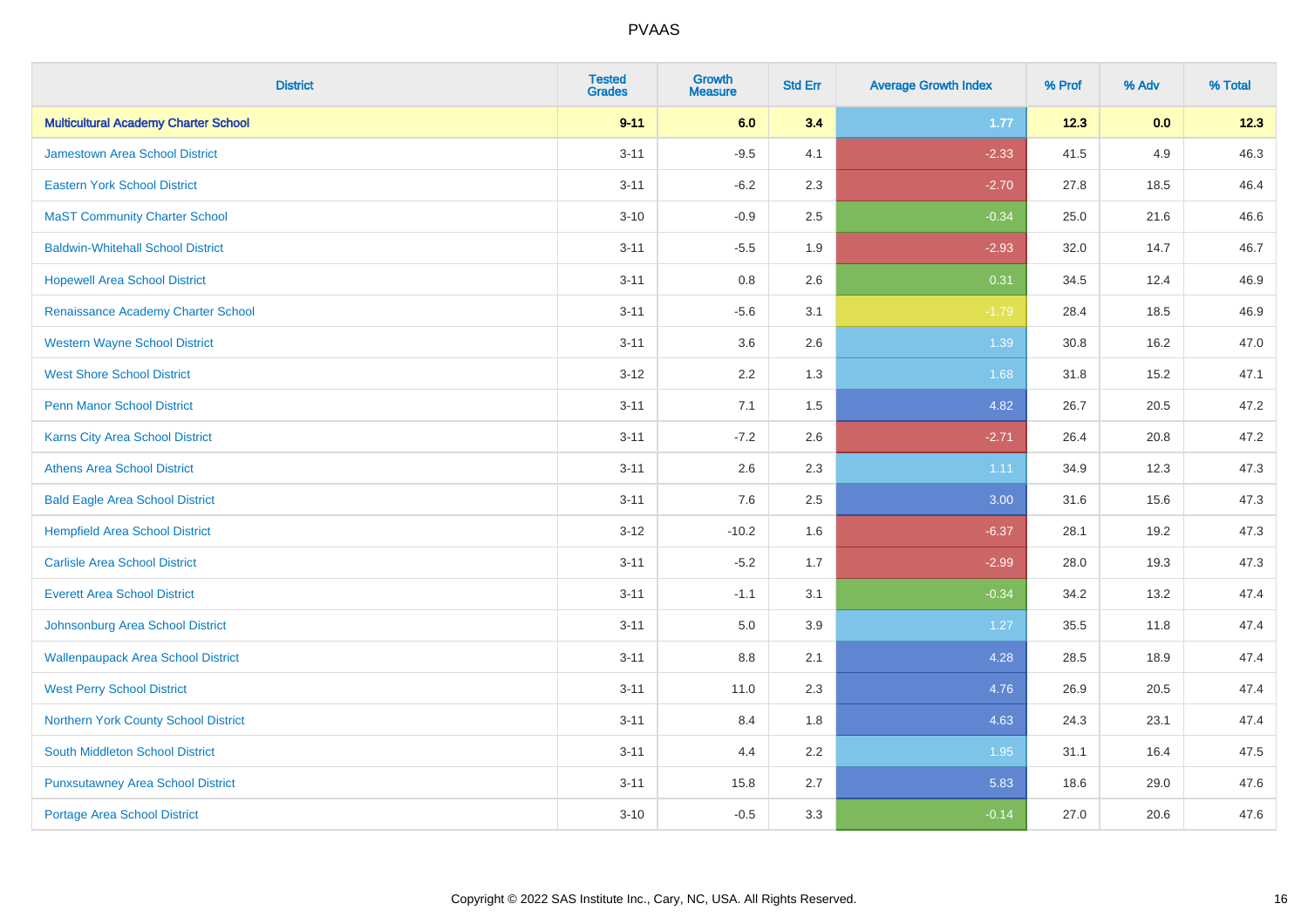| <b>District</b>                                    | <b>Tested</b><br><b>Grades</b> | <b>Growth</b><br><b>Measure</b> | <b>Std Err</b> | <b>Average Growth Index</b> | % Prof | % Adv | % Total |
|----------------------------------------------------|--------------------------------|---------------------------------|----------------|-----------------------------|--------|-------|---------|
| <b>Multicultural Academy Charter School</b>        | $9 - 11$                       | 6.0                             | 3.4            | 1.77                        | 12.3   | 0.0   | 12.3    |
| Northampton Area School District                   | $3 - 11$                       | 3.2                             | 1.5            | 2.05                        | 29.8   | 17.9  | 47.7    |
| <b>Hollidaysburg Area School District</b>          | $3 - 11$                       | $-2.7$                          | 1.6            | $-1.64$                     | 32.6   | 15.2  | 47.8    |
| <b>Tunkhannock Area School District</b>            | $3 - 11$                       | 1.4                             | 2.0            | 0.71                        | 29.8   | 18.1  | 47.9    |
| <b>Bradford Area School District</b>               | $3 - 12$                       | $-1.8$                          | 2.3            | $-0.79$                     | 31.2   | 16.7  | 47.9    |
| <b>Penncrest School District</b>                   | $3 - 11$                       | 6.0                             | 1.9            | 3.24                        | 31.1   | 16.9  | 48.0    |
| <b>Westmont Hilltop School District</b>            | $3 - 11$                       | $-1.0$                          | 2.8            | $-0.36$                     | 33.3   | 14.7  | 48.0    |
| <b>Reach Cyber Charter School</b>                  | $3 - 11$                       | 1.4                             | 3.6            | 0.40                        | 32.9   | 15.2  | 48.1    |
| <b>Palisades School District</b>                   | $3 - 11$                       | 7.7                             | 2.9            | 2.66                        | 27.8   | 20.3  | 48.1    |
| <b>Lincoln Park Performing Arts Charter School</b> | $7 - 11$                       | $-14.9$                         | 2.7            | $-5.45$                     | 39.3   | 8.9   | 48.2    |
| <b>Clarion-Limestone Area School District</b>      | $3 - 12$                       | $-10.0$                         | 3.6            | $-2.76$                     | 28.3   | 20.0  | 48.3    |
| <b>Lake-Lehman School District</b>                 | $3 - 11$                       | 14.9                            | 2.8            | 5.34                        | 25.8   | 22.5  | 48.3    |
| <b>Gettysburg Area School District</b>             | $3 - 11$                       | $-6.0$                          | 2.0            | $-3.02$                     | 28.8   | 19.6  | 48.5    |
| <b>Annville-Cleona School District</b>             | $3 - 12$                       | 1.1                             | 2.4            | 0.45                        | 34.8   | 13.6  | 48.5    |
| <b>Palmerton Area School District</b>              | $3 - 11$                       | $-0.9$                          | 2.7            | $-0.34$                     | 34.3   | 14.3  | 48.6    |
| <b>Cornwall-Lebanon School District</b>            | $3 - 11$                       | 8.2                             | 1.6            | 5.24                        | 28.0   | 20.5  | 48.6    |
| <b>Girard School District</b>                      | $3 - 11$                       | $-12.3$                         | 2.6            | $-4.76$                     | 29.7   | 18.9  | 48.6    |
| <b>Stroudsburg Area School District</b>            | $3 - 11$                       | 7.5                             | 1.6            | 4.70                        | 30.4   | 18.3  | 48.7    |
| <b>Ephrata Area School District</b>                | $3 - 11$                       | $6.8\,$                         | 1.7            | 4.08                        | 31.6   | 17.1  | 48.8    |
| <b>Fort Leboeuf School District</b>                | $3 - 11$                       | 3.5                             | 2.2            | 1.58                        | 32.0   | 16.8  | 48.8    |
| <b>Southmoreland School District</b>               | $3 - 11$                       | $-12.5$                         | 3.1            | $-4.04$                     | 33.3   | 15.5  | 48.8    |
| <b>Western Beaver County School District</b>       | $3 - 11$                       | $-9.3$                          | 4.2            | $-2.20$                     | 45.1   | 3.9   | 49.0    |
| <b>Newport School District</b>                     | $3 - 12$                       | 3.8                             | 3.3            | 1.17                        | 38.8   | 10.4  | 49.2    |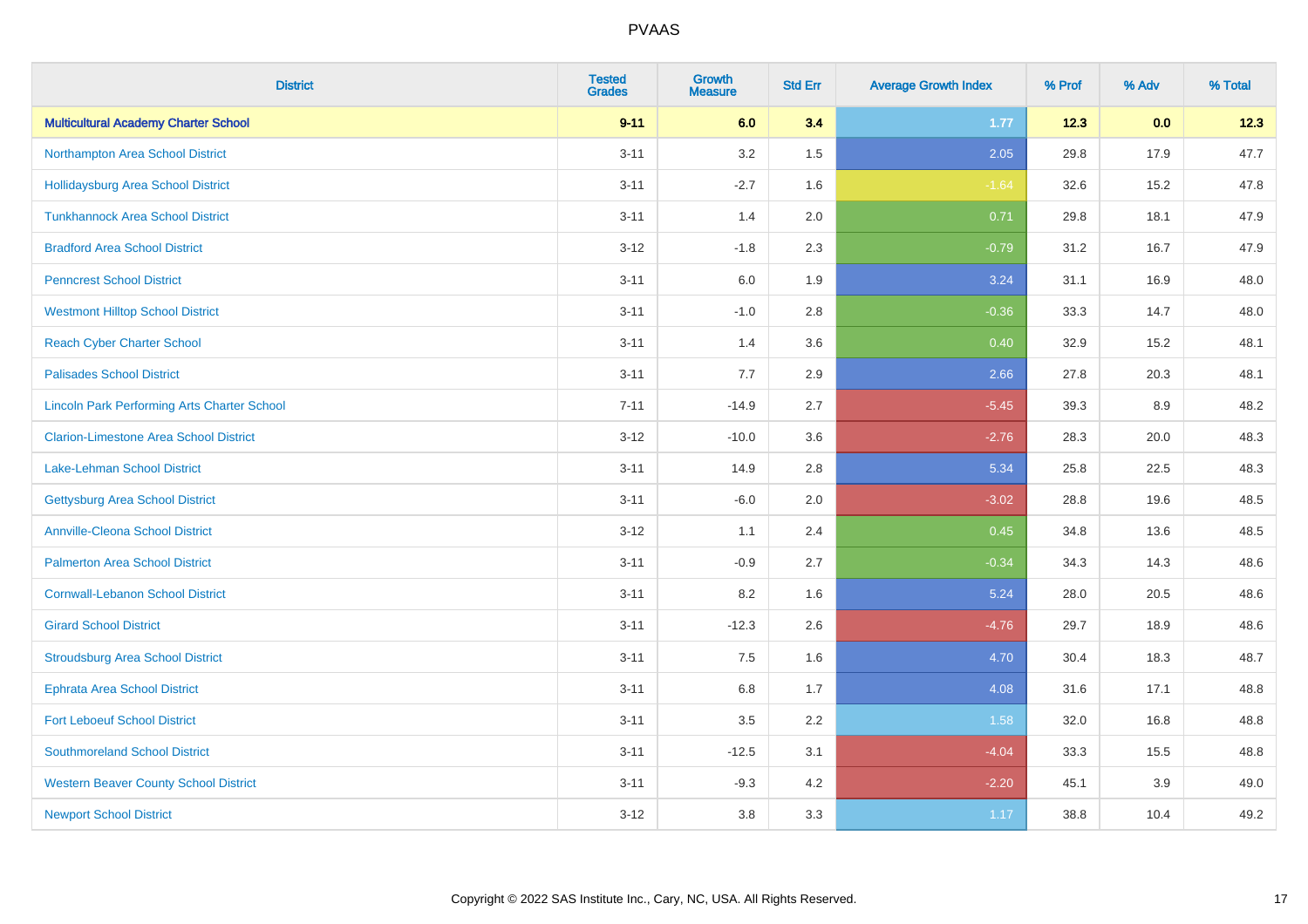| <b>District</b>                             | <b>Tested</b><br><b>Grades</b> | <b>Growth</b><br><b>Measure</b> | <b>Std Err</b> | <b>Average Growth Index</b> | % Prof | % Adv | % Total |
|---------------------------------------------|--------------------------------|---------------------------------|----------------|-----------------------------|--------|-------|---------|
| <b>Multicultural Academy Charter School</b> | $9 - 11$                       | 6.0                             | 3.4            | 1.77                        | 12.3   | 0.0   | 12.3    |
| <b>Iroquois School District</b>             | $3 - 11$                       | 13.6                            | 2.8            | 4.83                        | 33.3   | 16.0  | 49.4    |
| <b>Middletown Area School District</b>      | $3 - 11$                       | $-3.4$                          | 2.4            | $-1.44$                     | 34.3   | 15.2  | 49.4    |
| <b>Waynesboro Area School District</b>      | $3 - 12$                       | 3.0                             | 1.8            | 1.67                        | 26.0   | 23.5  | 49.5    |
| <b>General Mclane School District</b>       | $3 - 11$                       | $-10.7$                         | 2.4            | $-4.40$                     | 34.0   | 15.6  | 49.6    |
| <b>Valley View School District</b>          | $3 - 11$                       | 9.3                             | 2.2            | 4.18                        | 26.6   | 23.1  | 49.7    |
| <b>Avonworth School District</b>            | $3 - 10$                       | $-6.2$                          | 2.3            | $-2.68$                     | 35.9   | 14.1  | 50.0    |
| <b>Schuylkill Valley School District</b>    | $3 - 11$                       | $-1.0$                          | 2.2            | $-0.47$                     | 29.8   | 20.2  | 50.0    |
| <b>Fairfield Area School District</b>       | $3 - 11$                       | $-0.5$                          | 3.6            | $-0.13$                     | 43.9   | 6.1   | 50.0    |
| <b>Wilson Area School District</b>          | $3 - 11$                       | $-0.3$                          | 2.4            | $-0.12$                     | 35.4   | 14.6  | 50.0    |
| South Williamsport Area School District     | $3 - 10$                       | 0.9                             | 3.1            | 0.31                        | 38.4   | 11.6  | 50.0    |
| <b>Upper Adams School District</b>          | $3 - 11$                       | 0.9                             | 2.5            | 0.37                        | 33.0   | 17.0  | 50.0    |
| <b>Bellefonte Area School District</b>      | $3 - 11$                       | 6.7                             | 2.0            | 3.34                        | 28.8   | 21.5  | 50.2    |
| <b>Mifflin County School District</b>       | $3 - 11$                       | 12.3                            | 1.6            | 7.69                        | 35.1   | 15.1  | 50.3    |
| 21st Century Cyber Charter School           | $6 - 12$                       | 6.6                             | 2.1            | 3.16                        | 29.0   | 21.8  | 50.8    |
| <b>Warrior Run School District</b>          | $3 - 11$                       | 10.5                            | 2.7            | 3.86                        | 34.1   | 16.8  | 50.9    |
| <b>Halifax Area School District</b>         | $3 - 11$                       | 5.8                             | 3.5            | 1.64                        | 32.1   | 18.9  | 50.9    |
| Daniel Boone Area School District           | $3 - 12$                       | 0.9                             | 1.9            | 0.46                        | 28.9   | 22.0  | 51.0    |
| Pennsylvania Virtual Charter School         | $3 - 11$                       | 4.4                             | 3.4            | 1.31                        | 29.8   | 21.2  | 51.0    |
| <b>Riverview School District</b>            | $3 - 11$                       | $-13.0$                         | 4.0            | $-3.29$                     | 43.1   | 7.8   | 51.0    |
| Kane Area School District                   | $3 - 10$                       | 8.8                             | 2.9            | 3.07                        | 31.4   | 19.8  | 51.2    |
| Mechanicsburg Area School District          | $3 - 11$                       | $-5.7$                          | 1.6            | $-3.48$                     | 35.1   | 16.0  | 51.2    |
| <b>Windber Area School District</b>         | $3 - 11$                       | $-11.9$                         | 3.0            | $-3.94$                     | 41.0   | 10.3  | 51.3    |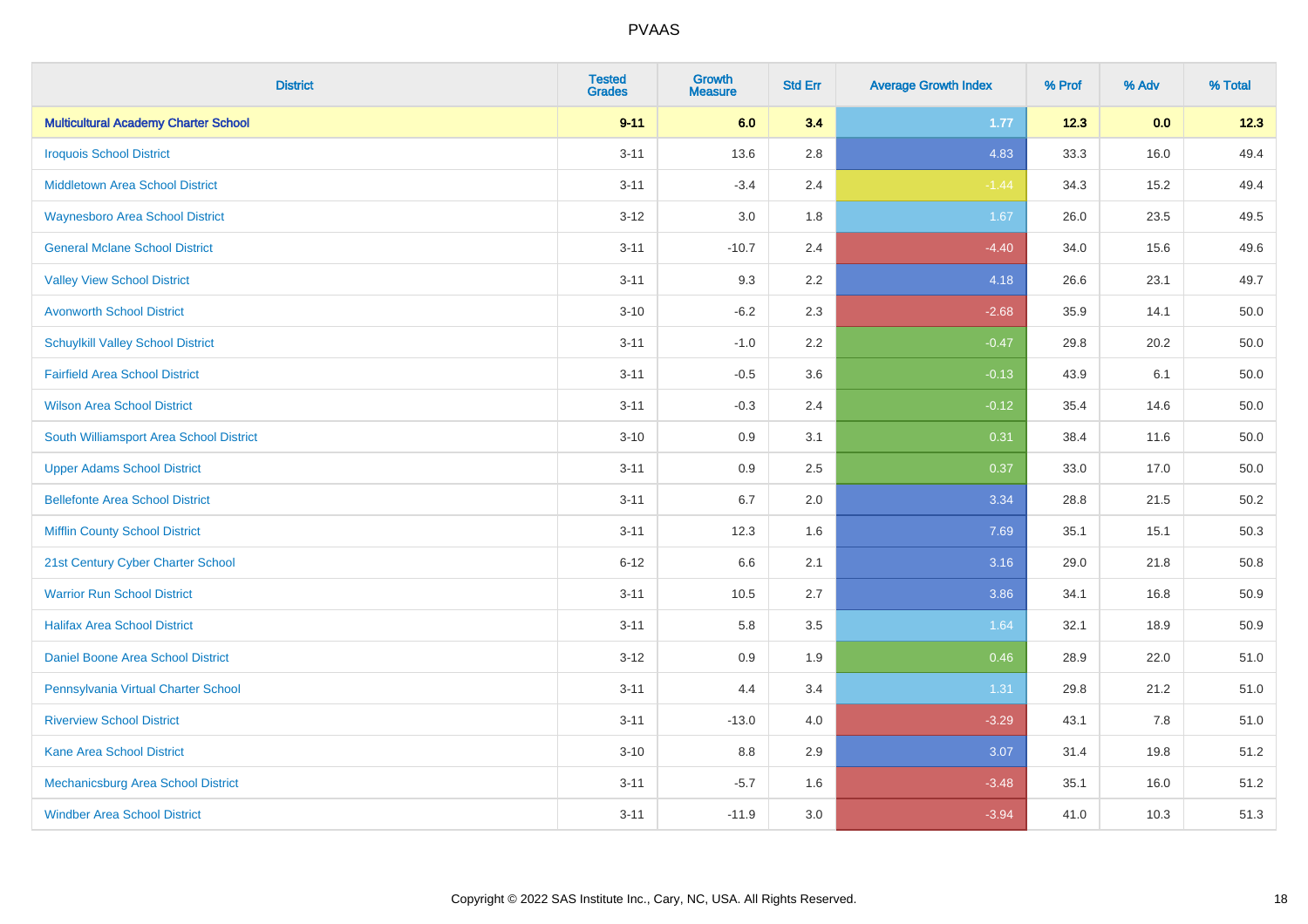| <b>District</b>                                | <b>Tested</b><br><b>Grades</b> | Growth<br><b>Measure</b> | <b>Std Err</b> | <b>Average Growth Index</b> | % Prof | % Adv | % Total |
|------------------------------------------------|--------------------------------|--------------------------|----------------|-----------------------------|--------|-------|---------|
| <b>Multicultural Academy Charter School</b>    | $9 - 11$                       | 6.0                      | 3.4            | 1.77                        | 12.3   | 0.0   | 12.3    |
| <b>Sullivan County School District</b>         | $3 - 10$                       | 2.5                      | 4.3            | 0.58                        | 43.6   | 7.7   | 51.3    |
| <b>Sayre Area School District</b>              | $3 - 11$                       | 5.8                      | 3.2            | 1.81                        | 30.3   | 21.0  | 51.3    |
| <b>Upper Moreland Township School District</b> | $3 - 11$                       | 1.1                      | 2.0            | 0.56                        | 24.8   | 26.6  | 51.3    |
| <b>Wyalusing Area School District</b>          | $3 - 12$                       | 5.7                      | 3.2            | 1.78                        | 38.6   | 12.9  | 51.4    |
| <b>Bedford Area School District</b>            | $3 - 11$                       | 6.4                      | 2.4            | 2.68                        | 31.0   | 20.6  | 51.6    |
| <b>Dover Area School District</b>              | $3-12$                         | 7.1                      | 1.9            | 3.78                        | 33.0   | 18.7  | 51.7    |
| <b>Tamaqua Area School District</b>            | $3 - 12$                       | 6.5                      | 2.4            | 2.72                        | 34.3   | 17.5  | 51.8    |
| <b>Glendale School District</b>                | $3 - 10$                       | 7.9                      | 3.5            | 2.25                        | 42.6   | 9.3   | 51.8    |
| South Side Area School District                | $3 - 11$                       | $-0.6$                   | 3.1            | $-0.19$                     | 24.0   | 28.0  | 52.0    |
| Pen Argyl Area School District                 | $3 - 12$                       | 12.8                     | 2.5            | 5.10                        | 28.5   | 23.8  | 52.3    |
| Allegheny-Clarion Valley School District       | $3 - 10$                       | 12.3                     | 4.1            | 3.03                        | 33.3   | 19.0  | 52.4    |
| Pocono Mountain School District                | $3 - 12$                       | $-4.3$                   | 1.8            | $-2.43$                     | 35.5   | 17.1  | 52.6    |
| <b>Albert Gallatin Area School District</b>    | $3 - 11$                       | $-1.7$                   | 2.3            | $-0.72$                     | 31.9   | 20.7  | 52.7    |
| <b>Slippery Rock Area School District</b>      | $3 - 11$                       | $-3.8$                   | 2.5            | $-1.56$                     | 30.8   | 21.9  | 52.7    |
| <b>Jersey Shore Area School District</b>       | $3 - 11$                       | 0.7                      | 2.5            | 0.27                        | 39.3   | 13.6  | 52.9    |
| <b>Penns Valley Area School District</b>       | $3 - 12$                       | 14.1                     | 2.6            | 5.33                        | 29.6   | 23.3  | 52.9    |
| <b>Spring Grove Area School District</b>       | $3 - 11$                       | 3.9                      | 2.0            | 1.90                        | 30.0   | 23.0  | 53.0    |
| <b>Greencastle-Antrim School District</b>      | $3 - 11$                       | $-0.3$                   | 2.0            | $-0.14$                     | 30.9   | 22.2  | 53.1    |
| <b>Kutztown Area School District</b>           | $3 - 12$                       | 9.3                      | 2.8            | 3.34                        | 38.5   | 14.6  | 53.2    |
| <b>Boyertown Area School District</b>          | $3 - 11$                       | $-2.9$                   | 1.4            | $-2.06$                     | 30.8   | 22.6  | 53.4    |
| South Eastern School District                  | $3 - 11$                       | $-1.0$                   | 1.8            | $-0.55$                     | 36.4   | 17.1  | 53.5    |
| <b>Greater Latrobe School District</b>         | $3 - 11$                       | $-14.1$                  | 2.0            | $-7.14$                     | 41.0   | 12.6  | 53.6    |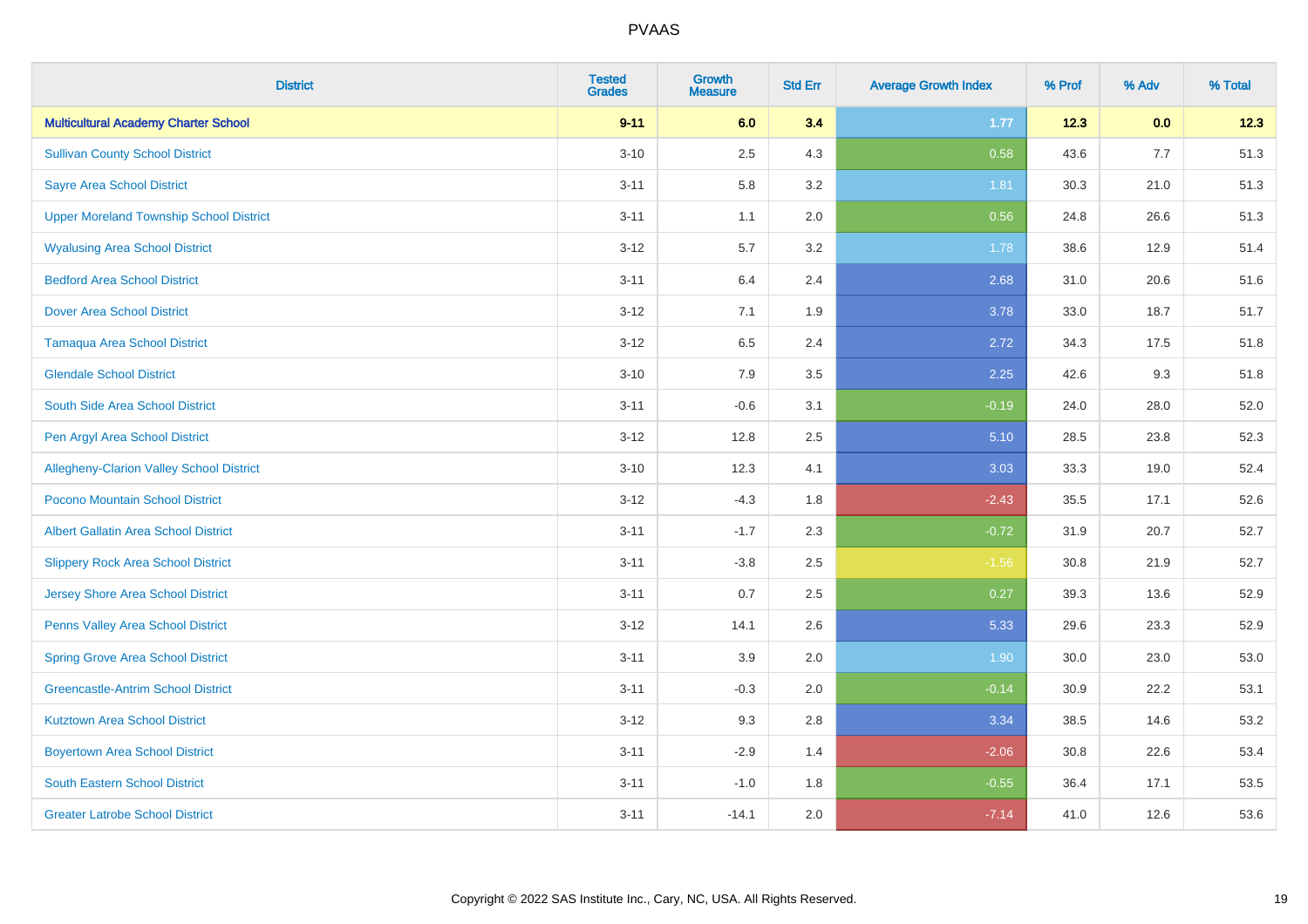| <b>District</b>                             | <b>Tested</b><br><b>Grades</b> | <b>Growth</b><br><b>Measure</b> | <b>Std Err</b> | <b>Average Growth Index</b> | % Prof | % Adv | % Total |
|---------------------------------------------|--------------------------------|---------------------------------|----------------|-----------------------------|--------|-------|---------|
| <b>Multicultural Academy Charter School</b> | $9 - 11$                       | 6.0                             | 3.4            | $1.77$                      | 12.3   | 0.0   | 12.3    |
| <b>Midd-West School District</b>            | $3 - 11$                       | 3.6                             | 2.6            | 1.42                        | 28.6   | 25.0  | 53.6    |
| <b>Beaver Area School District</b>          | $3 - 10$                       | $-3.0$                          | 2.5            | $-1.16$                     | 25.8   | 27.8  | 53.6    |
| Saint Marys Area School District            | $3 - 11$                       | 6.0                             | 2.2            | 2.69                        | 35.4   | 18.3  | 53.7    |
| <b>Wyomissing Area School District</b>      | $3 - 12$                       | $-2.4$                          | 2.6            | $-0.92$                     | 25.6   | 28.1  | 53.7    |
| Northeastern York School District           | $3 - 11$                       | $3.8\,$                         | 1.8            | 2.11                        | 32.7   | 21.0  | 53.7    |
| East Pennsboro Area School District         | $3 - 11$                       | 4.8                             | 2.1            | 2.26                        | 36.8   | 16.9  | 53.7    |
| <b>Nazareth Area School District</b>        | $3 - 11$                       | $-2.5$                          | 1.7            | $-1.53$                     | 29.2   | 24.6  | 53.8    |
| <b>Quakertown Community School District</b> | $3 - 12$                       | $-4.3$                          | 1.5            | $-2.79$                     | 33.8   | 20.1  | 53.8    |
| <b>Lakeview School District</b>             | $3 - 11$                       | $-1.9$                          | 3.5            | $-0.53$                     | 41.5   | 12.3  | 53.8    |
| <b>Red Lion Area School District</b>        | $3 - 11$                       | 4.5                             | 1.9            | 2.31                        | 32.3   | 21.5  | 53.8    |
| <b>Chichester School District</b>           | $3 - 11$                       | $-1.8$                          | 4.2            | $-0.44$                     | 40.0   | 14.0  | 54.0    |
| <b>Whitehall-Coplay School District</b>     | $3 - 11$                       | 11.8                            | 1.7            | 7.06                        | 32.3   | 21.7  | 54.0    |
| <b>Gateway School District</b>              | $3 - 11$                       | 3.1                             | 2.0            | 1.55                        | 35.7   | 18.5  | 54.2    |
| <b>Dubois Area School District</b>          | $3 - 11$                       | $-2.8$                          | 2.0            | $-1.37$                     | 35.5   | 19.0  | 54.6    |
| <b>Dallas School District</b>               | $3 - 11$                       | 8.1                             | 2.1            | 3.87                        | 32.4   | 22.4  | 54.8    |
| <b>Crestwood School District</b>            | $3 - 11$                       | $-3.4$                          | 2.2            | $-1.52$                     | 33.1   | 21.7  | 54.9    |
| <b>Brockway Area School District</b>        | $3 - 11$                       | $-0.4$                          | 3.5            | $-0.11$                     | 41.2   | 13.8  | 55.0    |
| <b>United School District</b>               | $3 - 11$                       | 6.3                             | 3.3            | 1.89                        | 38.8   | 16.3  | 55.0    |
| <b>Neshaminy School District</b>            | $3 - 11$                       | 8.6                             | 1.3            | 6.56                        | 31.3   | 23.9  | 55.2    |
| Shenango Area School District               | $3 - 11$                       | 1.7                             | 3.2            | 0.52                        | 41.4   | 13.8  | 55.3    |
| <b>Blackhawk School District</b>            | $3 - 11$                       | 2.0                             | 2.3            | 0.87                        | 34.6   | 20.7  | 55.3    |
| <b>Bermudian Springs School District</b>    | $3 - 11$                       | 2.5                             | 2.4            | 1.05                        | 31.8   | 23.5  | 55.3    |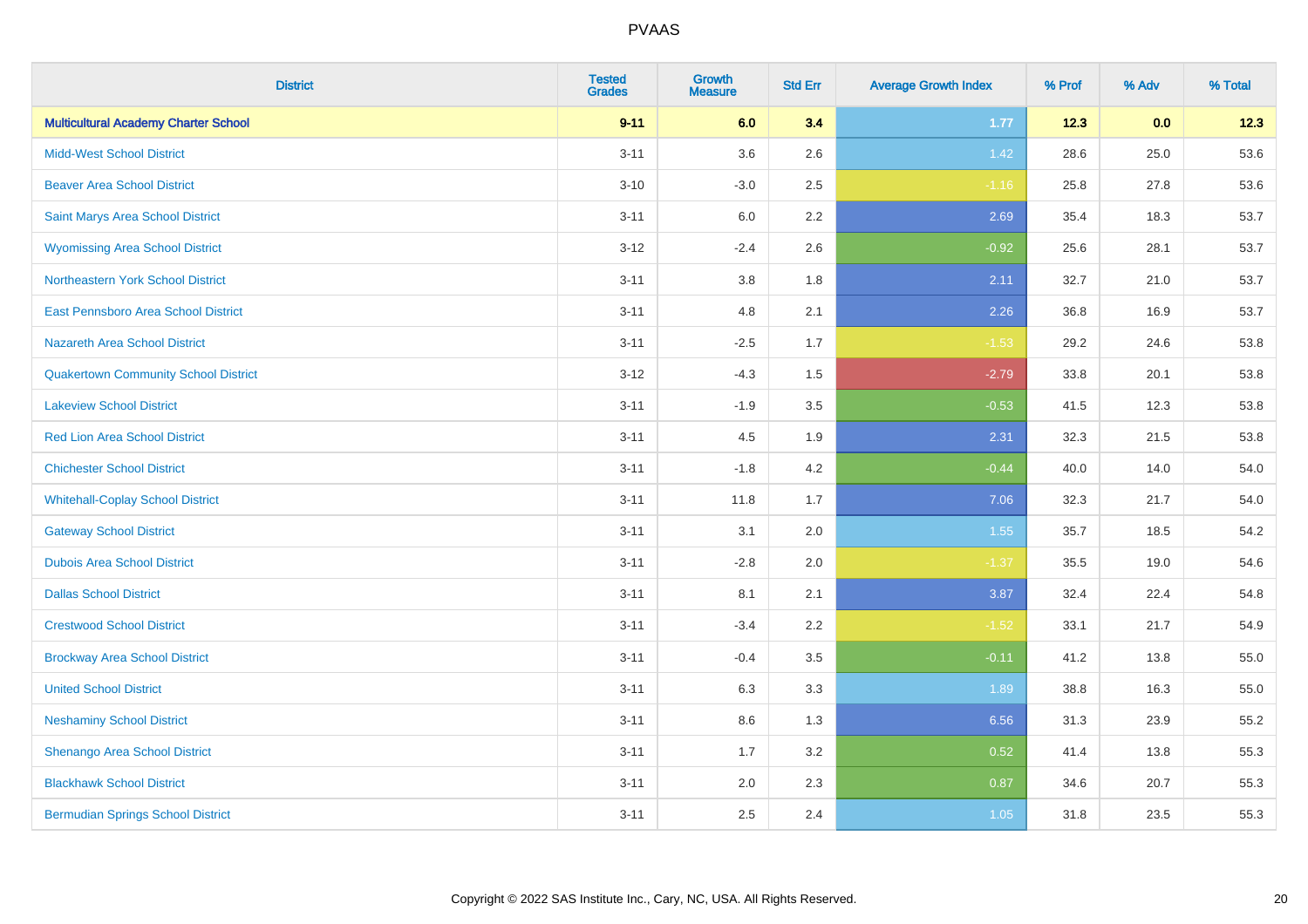| <b>District</b>                                | <b>Tested</b><br><b>Grades</b> | <b>Growth</b><br><b>Measure</b> | <b>Std Err</b> | <b>Average Growth Index</b> | % Prof | % Adv | % Total |
|------------------------------------------------|--------------------------------|---------------------------------|----------------|-----------------------------|--------|-------|---------|
| <b>Multicultural Academy Charter School</b>    | $9 - 11$                       | 6.0                             | 3.4            | $1.77$                      | 12.3   | 0.0   | 12.3    |
| <b>Montour School District</b>                 | $3 - 11$                       | $-6.1$                          | 2.1            | $-2.95$                     | 31.8   | 23.6  | 55.3    |
| <b>Lehighton Area School District</b>          | $3 - 11$                       | 11.4                            | 2.4            | 4.84                        | 30.5   | 24.9  | 55.3    |
| <b>Central York School District</b>            | $3 - 12$                       | 12.9                            | 1.5            | 8.64                        | 31.4   | 24.1  | 55.5    |
| <b>Galeton Area School District</b>            | $3 - 11$                       | 5.4                             | 5.4            | 1.01                        | 33.3   | 22.2  | 55.6    |
| <b>Homer-Center School District</b>            | $3 - 11$                       | $8.8\,$                         | 3.5            | 2.53                        | 38.0   | 17.7  | 55.8    |
| <b>South Western School District</b>           | $3 - 12$                       | 2.5                             | 1.7            | 1.48                        | 36.2   | 19.7  | 55.9    |
| <b>Wilson School District</b>                  | $3 - 12$                       | 0.5                             | 1.5            | 0.32                        | 30.4   | 25.5  | 55.9    |
| <b>Wilmington Area School District</b>         | $3 - 11$                       | 11.1                            | 3.3            | 3.37                        | 29.8   | 26.2  | 56.0    |
| <b>York Suburban School District</b>           | $3 - 11$                       | 7.4                             | 2.1            | 3.55                        | 24.9   | 31.2  | 56.1    |
| <b>Brandywine Heights Area School District</b> | $3 - 11$                       | 5.8                             | 2.6            | 2.27                        | 27.7   | 28.6  | 56.2    |
| <b>Central Valley School District</b>          | $3 - 10$                       | 4.7                             | 2.6            | 1.83                        | 37.8   | 18.5  | 56.3    |
| <b>Muncy School District</b>                   | $3 - 11$                       | 6.9                             | 3.3            | 2.12                        | 37.6   | 18.8  | 56.4    |
| <b>North East School District</b>              | $3 - 11$                       | $-5.3$                          | 2.7            | $-1.97$                     | 31.7   | 24.8  | 56.4    |
| <b>Wissahickon School District</b>             | $3 - 10$                       | $-5.3$                          | 1.7            | $-3.14$                     | 27.5   | 29.0  | 56.6    |
| <b>Blue Mountain School District</b>           | $3 - 10$                       | 12.2                            | 2.1            | 5.81                        | 30.7   | 26.1  | 56.8    |
| <b>Springfield School District</b>             | $3 - 11$                       | 1.2                             | 1.7            | 0.69                        | 31.8   | 25.2  | 56.9    |
| <b>South Butler County School District</b>     | $3 - 10$                       | 6.3                             | 2.2            | 2.80                        | 37.8   | 19.2  | 57.0    |
| <b>Montoursville Area School District</b>      | $3 - 12$                       | $-8.4$                          | 2.6            | $-3.17$                     | 38.8   | 18.2  | 57.0    |
| <b>Belle Vernon Area School District</b>       | $3 - 11$                       | 11.1                            | 2.3            | 4.88                        | 31.6   | 25.4  | 57.1    |
| <b>Bloomsburg Area School District</b>         | $3 - 10$                       | 4.3                             | 3.4            | 1.26                        | 36.5   | 20.6  | 57.1    |
| <b>Spring Cove School District</b>             | $3 - 11$                       | 9.1                             | 2.4            | 3.77                        | 31.8   | 25.4  | 57.1    |
| <b>Donegal School District</b>                 | $3-12$                         | 5.9                             | 2.2            | 2.72                        | 34.1   | 23.1  | 57.2    |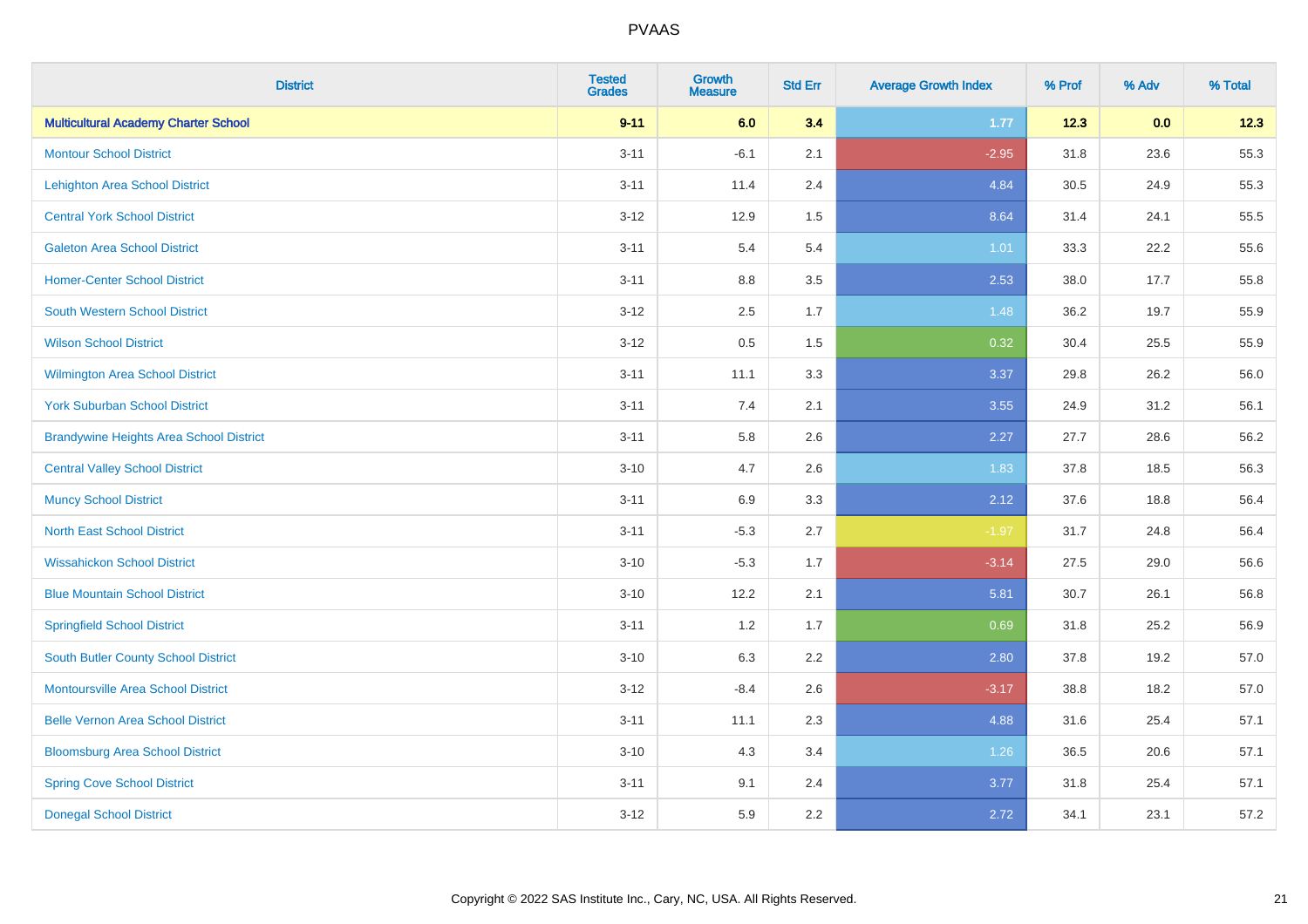| <b>District</b>                                 | <b>Tested</b><br><b>Grades</b> | <b>Growth</b><br><b>Measure</b> | <b>Std Err</b> | <b>Average Growth Index</b> | % Prof | % Adv | % Total |
|-------------------------------------------------|--------------------------------|---------------------------------|----------------|-----------------------------|--------|-------|---------|
| <b>Multicultural Academy Charter School</b>     | $9 - 11$                       | 6.0                             | 3.4            | 1.77                        | 12.3   | 0.0   | 12.3    |
| <b>Armstrong School District</b>                | $3 - 11$                       | $9.8\,$                         | 1.6            | 6.22                        | 32.8   | 24.6  | 57.4    |
| <b>Lower Dauphin School District</b>            | $3 - 11$                       | 5.3                             | 1.8            | 3.03                        | 30.6   | 26.8  | 57.5    |
| Capital Area School for the Arts Charter School | $9 - 11$                       | 14.2                            | 4.5            | 3.13                        | 27.5   | 30.0  | 57.5    |
| <b>Fleetwood Area School District</b>           | $3 - 10$                       | 10.4                            | 2.0            | 5.19                        | 31.7   | 25.8  | 57.5    |
| <b>Ridgway Area School District</b>             | $3 - 11$                       | $-6.1$                          | 4.0            | $-1.53$                     | 42.2   | 15.6  | 57.8    |
| California Area School District                 | $3 - 10$                       | $-13.7$                         | 4.5            | $-3.06$                     | 41.7   | 16.7  | 58.3    |
| <b>Avon Grove Charter School</b>                | $3 - 11$                       | $9.8\,$                         | 3.1            | 3.18                        | 32.4   | 26.0  | 58.4    |
| <b>Abington School District</b>                 | $3 - 10$                       | 0.9                             | 1.6            | 0.57                        | 29.7   | 28.7  | 58.4    |
| <b>Conestoga Valley School District</b>         | $3 - 11$                       | 2.4                             | 1.7            | 1.43                        | 35.0   | 23.5  | 58.5    |
| <b>Twin Valley School District</b>              | $3 - 12$                       | $-3.2$                          | 1.9            | $-1.68$                     | 38.8   | 19.8  | 58.6    |
| <b>Conemaugh Township Area School District</b>  | $3 - 12$                       | 4.8                             | 3.5            | 1.39                        | 30.9   | 27.8  | 58.8    |
| <b>Riverside Beaver County School District</b>  | $3 - 11$                       | $-5.5$                          | 2.7            | $-2.03$                     | 35.8   | 23.2  | 59.0    |
| <b>East Penn School District</b>                | $3 - 11$                       | 8.9                             | 1.2            | 7.61                        | 32.8   | 26.4  | 59.2    |
| <b>Canon-Mcmillan School District</b>           | $3 - 11$                       | $-5.0$                          | 1.5            | $-3.25$                     | 30.8   | 28.5  | 59.3    |
| Northwestern Lehigh School District             | $3 - 11$                       | $-2.4$                          | 2.1            | $-1.14$                     | 41.7   | 17.9  | 59.5    |
| <b>West Chester Area School District</b>        | $3 - 11$                       | $-2.1$                          | 1.2            | $-1.83$                     | 36.4   | 23.2  | 59.6    |
| <b>Pennridge School District</b>                | $3 - 10$                       | 7.4                             | 1.5            | 5.10                        | 32.0   | 27.6  | 59.6    |
| <b>Phoenixville Area School District</b>        | $3 - 11$                       | $7.3$                           | 1.8            | 3.96                        | 32.3   | 27.6  | 59.8    |
| Moon Area School District                       | $3 - 11$                       | 1.5                             | 1.8            | 0.86                        | 34.5   | 25.5  | 60.0    |
| <b>Bellwood-Antis School District</b>           | $3 - 10$                       | 3.5                             | 2.8            | 1.24                        | 40.9   | 19.4  | 60.2    |
| <b>Indiana Area School District</b>             | $3 - 11$                       | 12.0                            | 2.0            | 5.98                        | 30.0   | 30.4  | 60.3    |
| <b>Perkiomen Valley School District</b>         | $3 - 11$                       | 2.7                             | 1.5            | 1.83                        | 35.0   | 25.3  | 60.3    |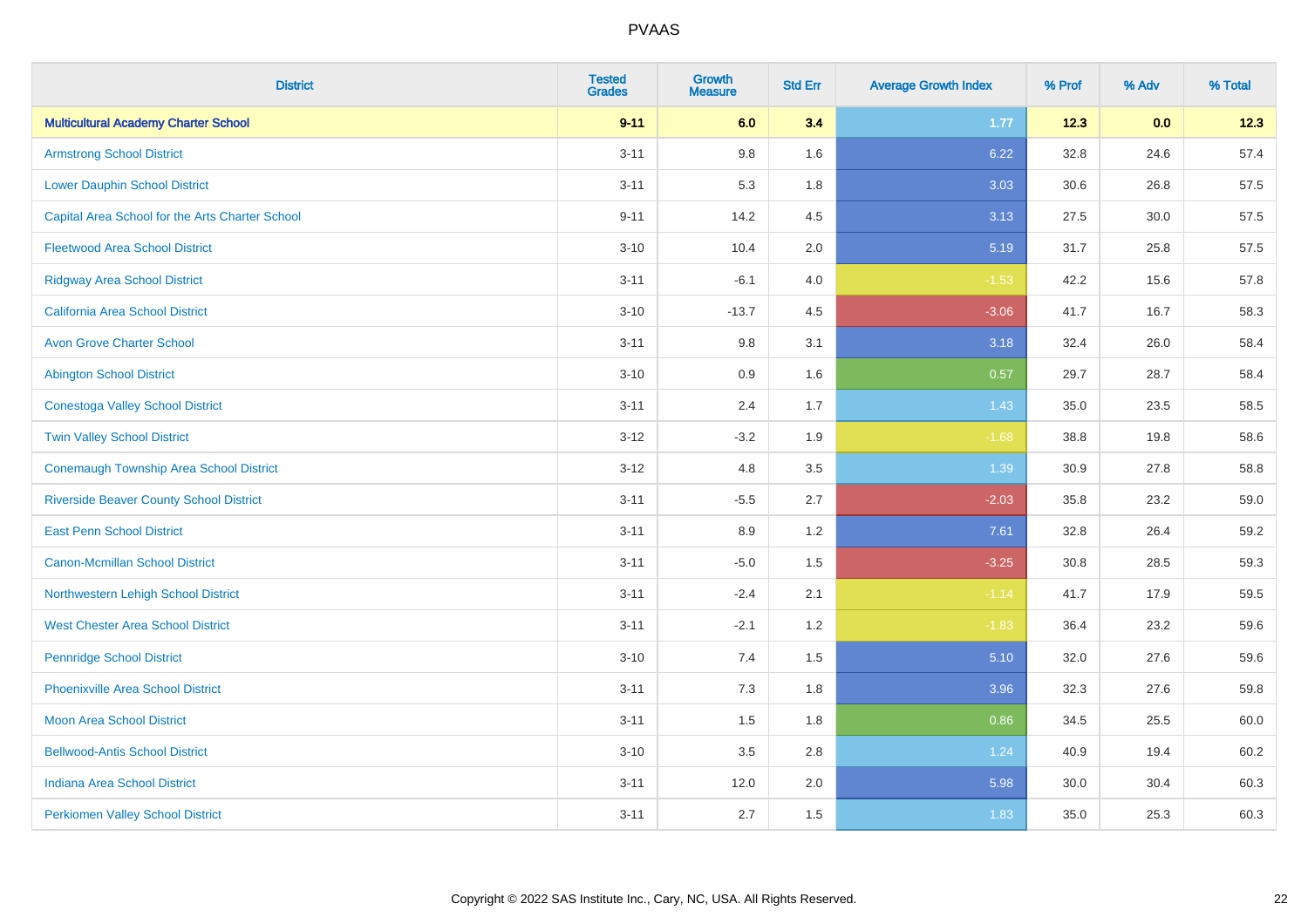| <b>District</b>                             | <b>Tested</b><br><b>Grades</b> | Growth<br><b>Measure</b> | <b>Std Err</b> | <b>Average Growth Index</b> | % Prof | % Adv | % Total |
|---------------------------------------------|--------------------------------|--------------------------|----------------|-----------------------------|--------|-------|---------|
| <b>Multicultural Academy Charter School</b> | $9 - 11$                       | 6.0                      | 3.4            | 1.77                        | 12.3   | 0.0   | 12.3    |
| <b>Plum Borough School District</b>         | $3 - 11$                       | $-9.4$                   | 2.4            | $-3.98$                     | 32.9   | 27.4  | 60.4    |
| <b>Cocalico School District</b>             | $3 - 11$                       | 12.3                     | 1.9            | 6.48                        | 28.2   | 32.3  | 60.5    |
| <b>Conewago Valley School District</b>      | $3 - 12$                       | 7.6                      | 1.7            | 4.46                        | 41.3   | 19.4  | 60.6    |
| <b>Brookville Area School District</b>      | $3 - 11$                       | 6.8                      | 3.1            | 2.19                        | 46.1   | 14.6  | 60.7    |
| Pennsylvania Leadership Charter School      | $3 - 11$                       | 8.0                      | 1.9            | 4.22                        | 33.1   | 27.8  | 60.9    |
| <b>Richland School District</b>             | $3 - 11$                       | $-6.9$                   | 2.6            | $-2.63$                     | 40.1   | 20.9  | 61.0    |
| <b>Hermitage School District</b>            | $3 - 12$                       | 14.0                     | 2.5            | 5.59                        | 34.0   | 27.0  | 61.0    |
| <b>Owen J Roberts School District</b>       | $3 - 11$                       | $-3.5$                   | 1.5            | $-2.27$                     | 36.8   | 24.4  | 61.2    |
| <b>Garnet Valley School District</b>        | $3 - 10$                       | 0.2                      | 1.7            | 0.13                        | 34.9   | 26.4  | 61.3    |
| <b>Oley Valley School District</b>          | $3 - 11$                       | 1.4                      | 2.4            | 0.56                        | 37.4   | 23.9  | 61.4    |
| <b>Jenkintown School District</b>           | $3 - 11$                       | $-7.9$                   | 4.1            | $-1.92$                     | 34.1   | 27.3  | 61.4    |
| <b>Evergreen Community Charter School</b>   | $6 - 11$                       | $-1.1$                   | 4.7            | $-0.23$                     | 34.6   | 26.9  | 61.5    |
| <b>Manheim Township School District</b>     | $3 - 12$                       | 10.9                     | 1.5            | 7.51                        | 30.9   | 31.0  | 61.9    |
| <b>Parkland School District</b>             | $3 - 11$                       | $-3.7$                   | 1.2            | $-3.17$                     | 31.4   | 30.6  | 62.0    |
| West Jefferson Hills School District        | $3 - 11$                       | 1.9                      | 1.9            | 0.99                        | 34.8   | 27.3  | 62.1    |
| Downingtown Area School District            | $3 - 11$                       | 4.4                      | 1.1            | 4.06                        | 30.1   | 32.0  | 62.2    |
| <b>Coudersport Area School District</b>     | $3 - 11$                       | 14.8                     | 3.4            | 4.33                        | 34.7   | 28.0  | 62.7    |
| <b>Central Columbia School District</b>     | $3 - 12$                       | 0.3                      | 2.3            | 0.12                        | 25.4   | 37.6  | 63.0    |
| <b>Haverford Township School District</b>   | $3 - 11$                       | 1.4                      | 1.4            | 1.05                        | 36.7   | 26.3  | 63.0    |
| <b>Manheim Central School District</b>      | $3 - 11$                       | 12.8                     | 2.0            | 6.52                        | 27.8   | 35.4  | 63.2    |
| <b>Tuscarora School District</b>            | $3 - 11$                       | 13.4                     | 2.2            | 6.20                        | 37.1   | 26.3  | 63.4    |
| North Clarion County School District        | $3 - 12$                       | 3.4                      | 4.1            | 0.83                        | 45.0   | 18.8  | 63.8    |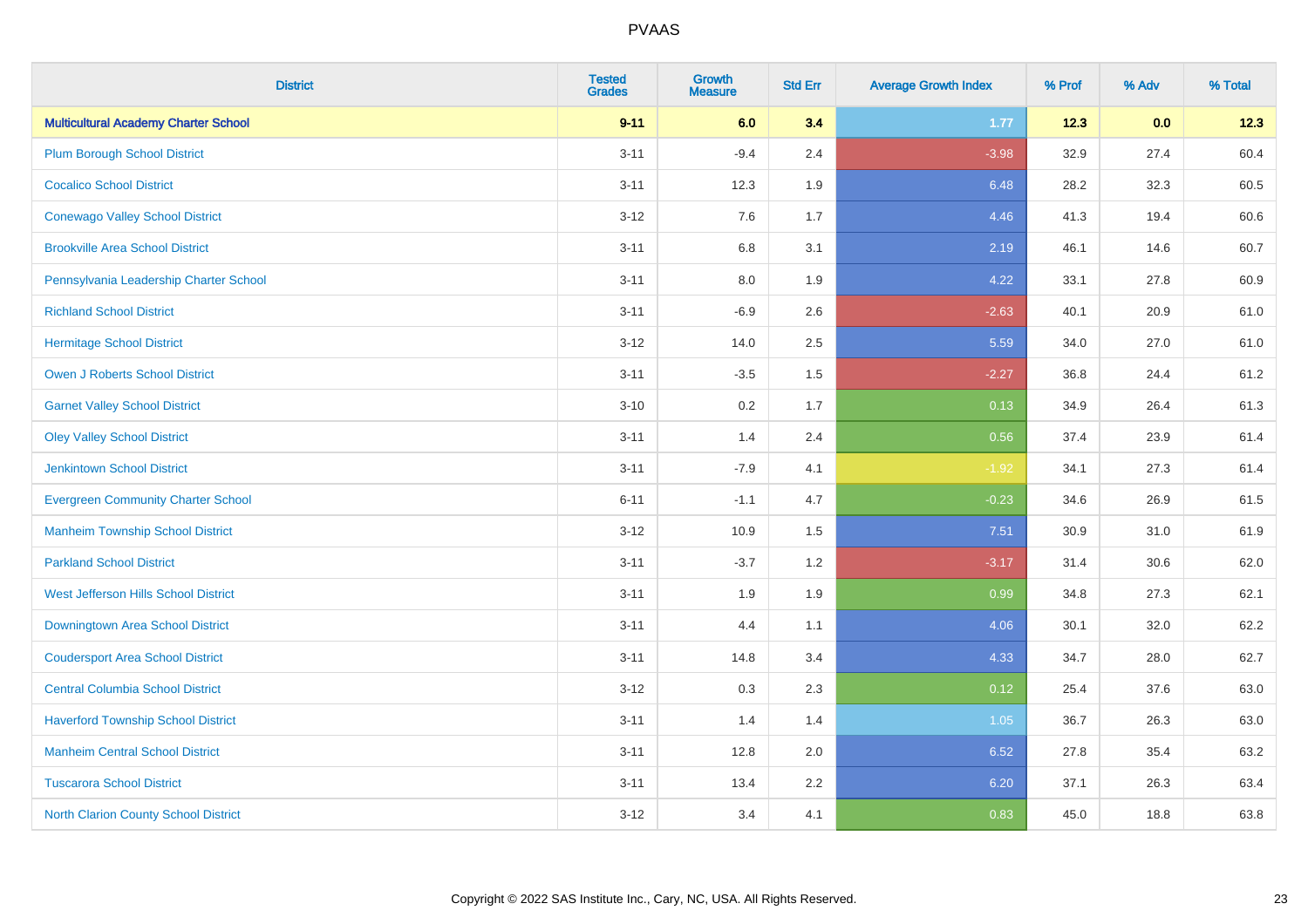| <b>District</b>                             | <b>Tested</b><br><b>Grades</b> | <b>Growth</b><br><b>Measure</b> | <b>Std Err</b> | <b>Average Growth Index</b> | % Prof | % Adv | % Total |
|---------------------------------------------|--------------------------------|---------------------------------|----------------|-----------------------------|--------|-------|---------|
| <b>Multicultural Academy Charter School</b> | $9 - 11$                       | 6.0                             | 3.4            | 1.77                        | 12.3   | 0.0   | 12.3    |
| <b>Greenwood School District</b>            | $3 - 11$                       | 11.3                            | 3.6            | 3.14                        | 31.2   | 32.8  | 63.9    |
| <b>Elizabethtown Area School District</b>   | $3 - 12$                       | 7.1                             | 1.7            | 4.19                        | 36.4   | 27.6  | 64.0    |
| <b>Warwick School District</b>              | $3 - 11$                       | 21.7                            | 1.8            | 11.76                       | 27.7   | 36.3  | 64.0    |
| <b>Sharpsville Area School District</b>     | $3 - 11$                       | 3.8                             | 3.7            | 1.04                        | 41.1   | 23.2  | 64.3    |
| <b>Benton Area School District</b>          | $3 - 10$                       | 8.1                             | 4.0            | 2.01                        | 35.7   | 28.6  | 64.3    |
| <b>Upper Dauphin Area School District</b>   | $3 - 11$                       | 16.5                            | 5.1            | 3.26                        | 37.5   | 26.8  | 64.3    |
| <b>West Allegheny School District</b>       | $3 - 12$                       | $8.6\,$                         | 2.0            | 4.34                        | 37.3   | 27.2  | 64.5    |
| <b>Millcreek Township School District</b>   | $3 - 11$                       | 9.1                             | 1.4            | 6.61                        | 34.5   | 30.1  | 64.6    |
| <b>Upper Dublin School District</b>         | $3 - 12$                       | 2.1                             | 1.8            | 1.19                        | 34.7   | 30.0  | 64.7    |
| <b>North Pocono School District</b>         | $3 - 11$                       | 13.1                            | 3.7            | 3.54                        | 31.4   | 33.3  | 64.7    |
| <b>Rose Tree Media School District</b>      | $3 - 10$                       | $-2.8$                          | 2.1            | $-1.33$                     | 35.2   | 29.6  | 64.8    |
| <b>Franklin Regional School District</b>    | $3 - 11$                       | 11.3                            | 1.8            | 6.13                        | 30.0   | 35.0  | 65.0    |
| <b>Norwin School District</b>               | $3 - 11$                       | $-1.1$                          | 1.6            | $-0.70$                     | 37.7   | 27.6  | 65.2    |
| <b>Pennsbury School District</b>            | $3 - 11$                       | 5.6                             | 1.3            | 4.38                        | 37.7   | 27.7  | 65.4    |
| <b>Abington Heights School District</b>     | $3 - 11$                       | 6.7                             | 1.7            | 4.00                        | 33.8   | 31.7  | 65.5    |
| <b>Saucon Valley School District</b>        | $3 - 11$                       | 18.9                            | 2.2            | 8.48                        | 26.0   | 39.6  | 65.6    |
| <b>Tyrone Area School District</b>          | $3 - 12$                       | 29.2                            | 2.3            | 12.86                       | 36.6   | 29.1  | 65.7    |
| <b>Seneca Valley School District</b>        | $3 - 11$                       | $0.8\,$                         | 1.4            | 0.54                        | 40.6   | 25.2  | 65.8    |
| <b>Quaker Valley School District</b>        | $3 - 11$                       | 12.2                            | 2.5            | 4.90                        | 39.5   | 26.4  | 65.9    |
| <b>West Branch Area School District</b>     | $3 - 11$                       | 17.0                            | 3.3            | 5.20                        | 47.1   | 19.1  | 66.2    |
| <b>North Penn School District</b>           | $3 - 11$                       | 17.6                            | 1.0            | 17.53                       | 30.8   | 35.7  | 66.4    |
| <b>Montrose Area School District</b>        | $3 - 10$                       | 12.3                            | 2.8            | 4.41                        | 37.8   | 28.9  | 66.7    |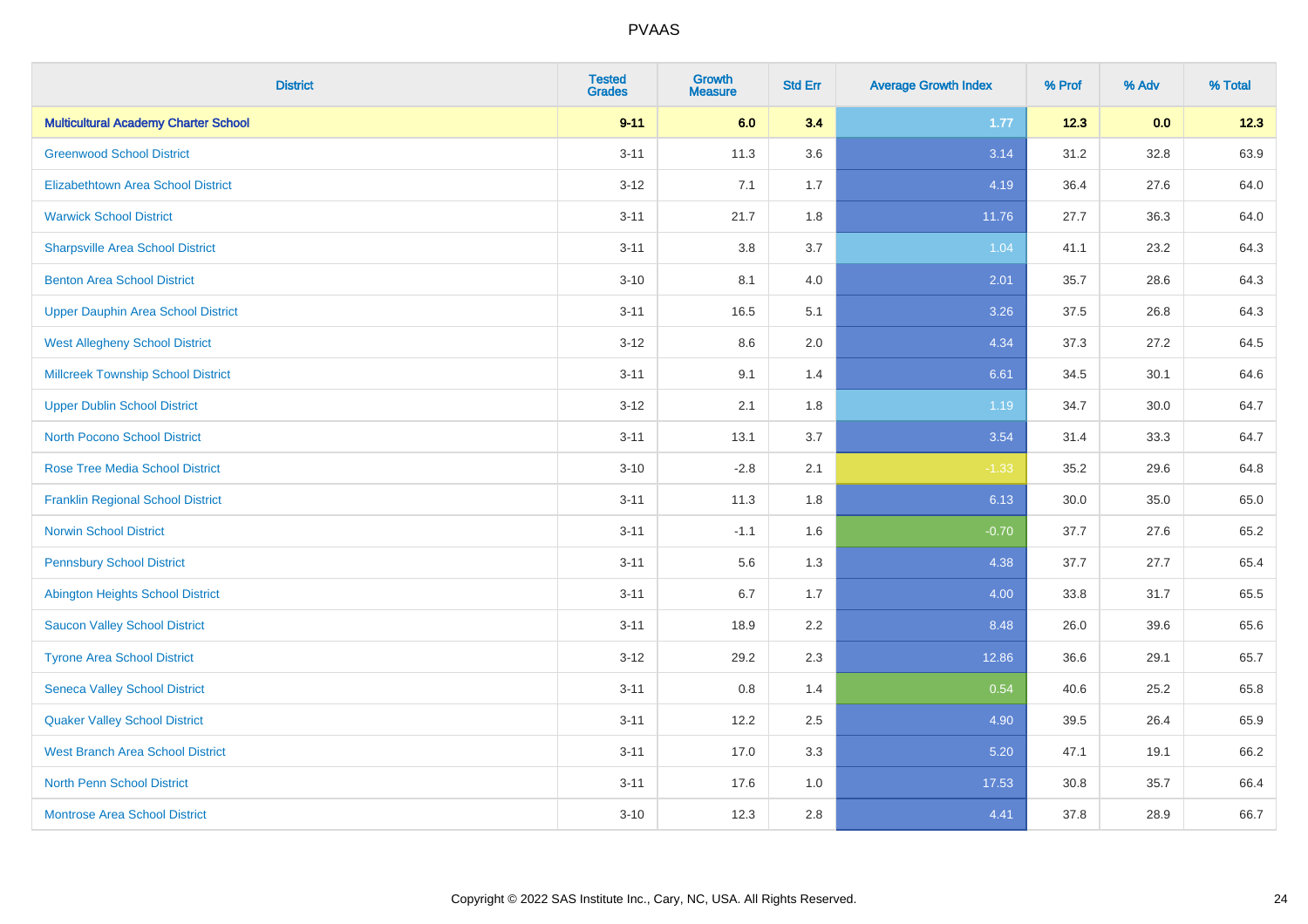| <b>District</b>                               | <b>Tested</b><br><b>Grades</b> | <b>Growth</b><br><b>Measure</b> | <b>Std Err</b> | <b>Average Growth Index</b> | % Prof | % Adv | % Total |
|-----------------------------------------------|--------------------------------|---------------------------------|----------------|-----------------------------|--------|-------|---------|
| <b>Multicultural Academy Charter School</b>   | $9 - 11$                       | 6.0                             | 3.4            | 1.77                        | 12.3   | 0.0   | 12.3    |
| <b>Pequea Valley School District</b>          | $3 - 11$                       | 18.0                            | 3.1            | 5.74                        | 29.2   | 37.5  | 66.7    |
| <b>Hempfield School District</b>              | $3 - 11$                       | 13.4                            | 1.3            | 10.53                       | 29.9   | 36.8  | 66.7    |
| Southern York County School District          | $3 - 11$                       | 15.5                            | 1.8            | 8.48                        | 37.6   | 29.2  | 66.8    |
| <b>Upper Merion Area School District</b>      | $3 - 11$                       | 14.0                            | 2.0            | 7.15                        | 34.4   | 32.6  | 67.0    |
| <b>Avon Grove School District</b>             | $3 - 10$                       | 7.6                             | 1.4            | 5.29                        | 33.7   | 33.2  | 67.0    |
| Southern Lehigh School District               | $3 - 11$                       | $-4.1$                          | 2.1            | $-1.94$                     | 39.3   | 28.0  | 67.2    |
| <b>Freeport Area School District</b>          | $3 - 10$                       | $-0.2$                          | 2.1            | $-0.10$                     | 37.4   | 29.8  | 67.2    |
| <b>Great Valley School District</b>           | $3 - 11$                       | 5.4                             | 2.0            | 2.77                        | 33.8   | 33.5  | 67.3    |
| <b>Council Rock School District</b>           | $3 - 11$                       | 13.5                            | 1.1            | 12.27                       | 32.0   | 35.4  | 67.4    |
| <b>Bethel Park School District</b>            | $3 - 11$                       | $-4.4$                          | 1.7            | $-2.62$                     | 40.1   | 27.3  | 67.4    |
| <b>Littlestown Area School District</b>       | $3 - 11$                       | 28.7                            | 2.4            | 11.83                       | 38.4   | 29.3  | 67.7    |
| Lampeter-Strasburg School District            | $3 - 12$                       | 11.0                            | 1.9            | 5.69                        | 35.4   | 32.3  | 67.7    |
| <b>Springfield Township School District</b>   | $3 - 11$                       | $-3.9$                          | 3.1            | $-1.27$                     | 37.2   | 30.8  | 68.1    |
| <b>Clearfield Area School District</b>        | $3 - 10$                       | $-1.3$                          | 3.7            | $-0.34$                     | 43.9   | 24.6  | 68.4    |
| <b>Delaware Valley School District</b>        | $3 - 11$                       | 15.7                            | 1.6            | 9.62                        | 36.7   | 32.1  | 68.8    |
| <b>Mars Area School District</b>              | $3 - 10$                       | 6.6                             | 1.9            | 3.45                        | 36.7   | 32.4  | 69.1    |
| <b>Berlin Brothersvalley School District</b>  | $3 - 11$                       | 19.6                            | 4.0            | 4.93                        | 28.3   | 41.3  | 69.6    |
| <b>Methacton School District</b>              | $3 - 11$                       | 11.0                            | 1.6            | 6.94                        | 36.0   | 33.6  | 69.6    |
| <b>Souderton Area School District</b>         | $3 - 11$                       | 18.5                            | 1.4            | 12.86                       | 39.2   | 31.2  | 70.4    |
| <b>Wallingford-Swarthmore School District</b> | $3 - 10$                       | 5.0                             | 2.2            | 2.25                        | 33.3   | 37.1  | 70.4    |
| South Fayette Township School District        | $3 - 11$                       | 6.0                             | 1.8            | 3.33                        | 32.2   | 38.3  | 70.5    |
| <b>Cumberland Valley School District</b>      | $3 - 12$                       | 18.6                            | 1.2            | 15.79                       | 31.3   | 39.2  | 70.5    |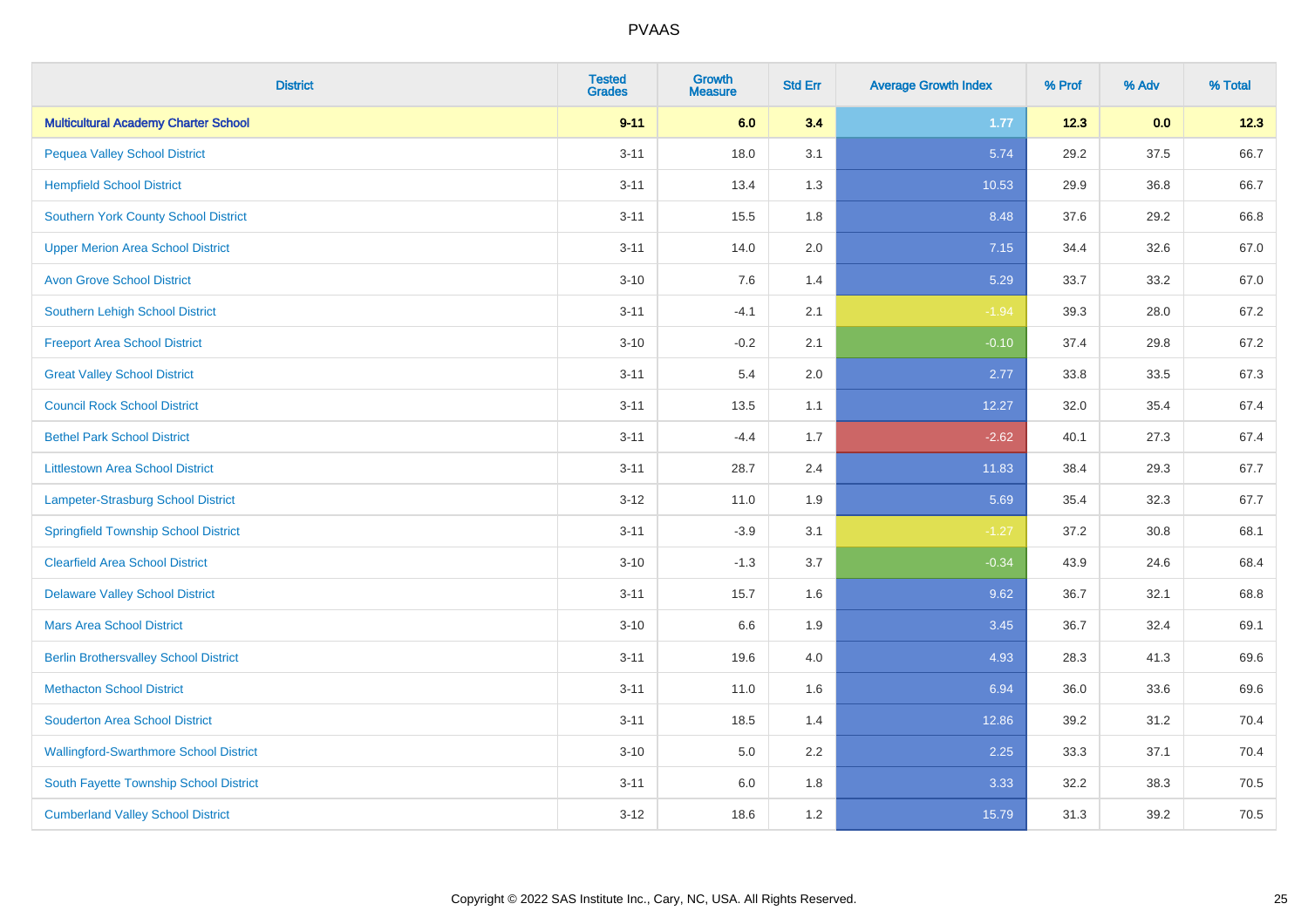| <b>District</b>                                 | <b>Tested</b><br><b>Grades</b> | <b>Growth</b><br><b>Measure</b> | <b>Std Err</b> | <b>Average Growth Index</b> | % Prof | % Adv | % Total |
|-------------------------------------------------|--------------------------------|---------------------------------|----------------|-----------------------------|--------|-------|---------|
| <b>Multicultural Academy Charter School</b>     | $9 - 11$                       | 6.0                             | 3.4            | 1.77                        | 12.3   | 0.0   | 12.3    |
| <b>Oswayo Valley School District</b>            | $3 - 12$                       | 9.9                             | 5.1            | 1.93                        | 26.5   | 44.1  | 70.6    |
| <b>Colonial School District</b>                 | $3 - 11$                       | 22.1                            | 1.6            | 13.55                       | 27.2   | 43.5  | 70.6    |
| <b>Tredyffrin-Easttown School District</b>      | $3 - 10$                       | 8.7                             | 2.4            | 3.57                        | 35.2   | 35.8  | 71.0    |
| <b>Dallastown Area School District</b>          | $3 - 11$                       | 19.9                            | 1.4            | 14.14                       | 36.8   | 34.2  | 71.0    |
| <b>Radnor Township School District</b>          | $3 - 12$                       | 7.5                             | 1.9            | 4.03                        | 33.0   | 38.3  | 71.3    |
| <b>Lower Moreland Township School District</b>  | $3 - 11$                       | 8.7                             | 2.0            | 4.35                        | 38.2   | 33.2  | 71.4    |
| <b>Eastern Lancaster County School District</b> | $3 - 12$                       | 2.9                             | 3.2            | 0.91                        | 35.2   | 36.4  | 71.6    |
| <b>Lewisburg Area School District</b>           | $3 - 11$                       | 1.7                             | 2.4            | 0.72                        | 35.9   | 35.9  | 71.8    |
| <b>Loyalsock Township School District</b>       | $3-12$                         | 26.7                            | 2.7            | 9.92                        | 36.8   | 35.1  | 71.9    |
| <b>Penn-Trafford School District</b>            | $3 - 11$                       | 2.9                             | 1.8            | 1.68                        | 46.3   | 26.2  | 72.5    |
| Palmyra Area School District                    | $3 - 11$                       | 16.2                            | 1.8            | 9.02                        | 38.8   | 34.0  | 72.8    |
| North Allegheny School District                 | $3 - 11$                       | 18.0                            | 1.3            | 14.25                       | 30.5   | 42.9  | 73.4    |
| <b>Camp Hill School District</b>                | $3 - 12$                       | 20.7                            | 2.9            | 7.00                        | 32.3   | 41.4  | 73.7    |
| <b>Marple Newtown School District</b>           | $3 - 11$                       | 20.6                            | 2.3            | 8.95                        | 31.1   | 42.7  | 73.8    |
| <b>Wayne Highlands School District</b>          | $3 - 11$                       | 22.5                            | 2.5            | 9.16                        | 33.8   | 40.4  | 74.2    |
| Fox Chapel Area School District                 | $3 - 11$                       | 17.6                            | 1.9            | 9.47                        | 22.9   | 52.0  | 74.9    |
| <b>Harbor Creek School District</b>             | $3 - 11$                       | 13.4                            | 2.3            | 5.80                        | 34.5   | 40.7  | 75.2    |
| <b>Spring-Ford Area School District</b>         | $3 - 11$                       | 16.6                            | 1.2            | 14.02                       | 30.4   | 45.3  | 75.7    |
| <b>Central Bucks School District</b>            | $3 - 11$                       | 15.5                            | 0.9            | 17.94                       | 34.8   | 41.4  | 76.2    |
| <b>Upper Saint Clair School District</b>        | $3 - 11$                       | 13.8                            | 1.8            | 7.86                        | 32.2   | 44.5  | 76.7    |
| <b>Fairview School District</b>                 | $3 - 11$                       | 8.3                             | 2.4            | 3.43                        | 41.9   | 34.9  | 76.7    |
| <b>Peters Township School District</b>          | $3 - 11$                       | 14.1                            | 1.7            | 8.16                        | 35.2   | 41.6  | 76.8    |